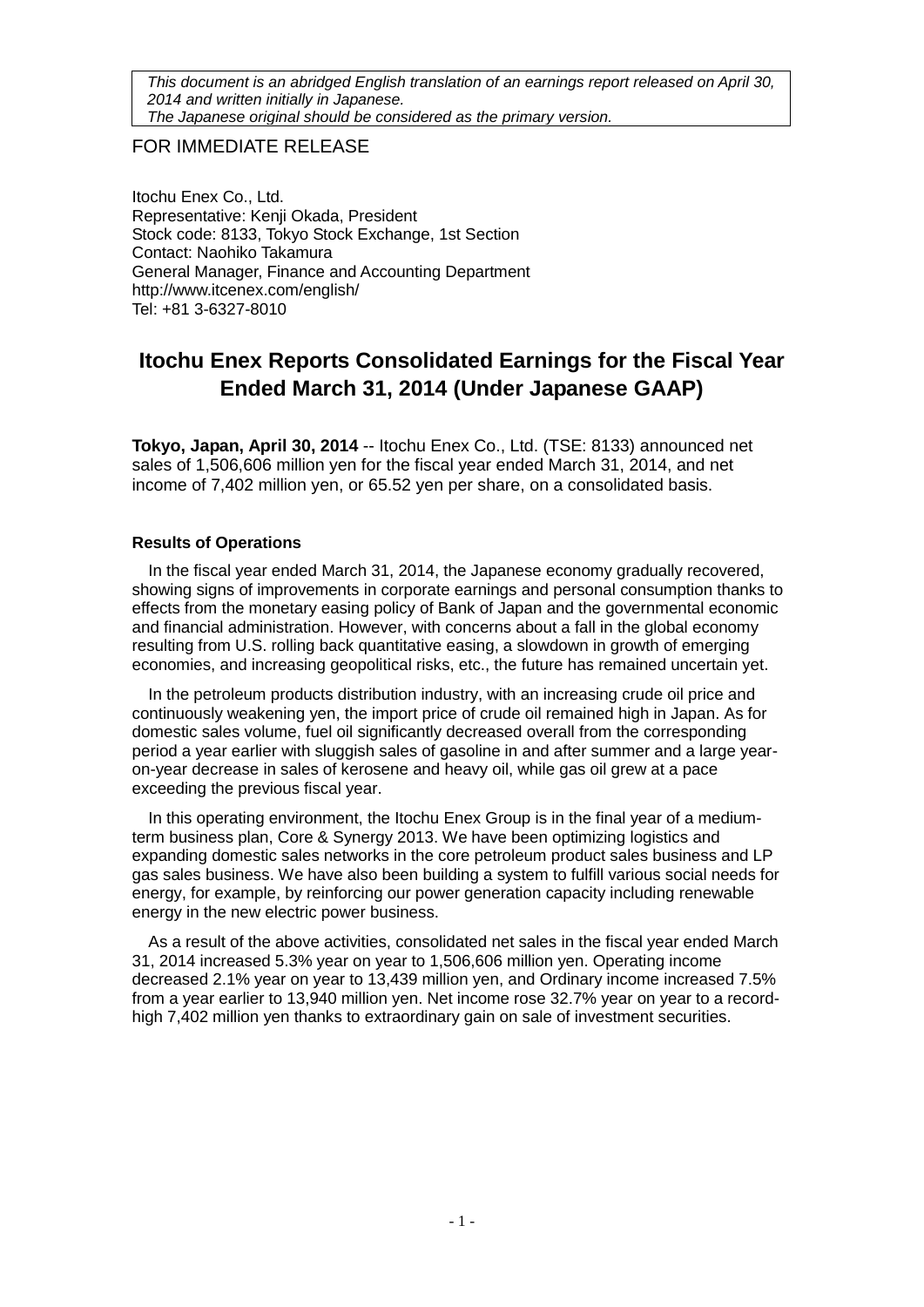### **Results of Operations by Segment**

As business segments have been added and changed, as stated in segment information, year-on-year comparisons are based on the segments after the change.

### *Energy Trade Division*

The Energy Trade Division earned operating income of 2,706 million yen (down 28.6% year on year) on net sales of 730,504 million yen (down 0.4% year on year) in the fiscal year ended March 31, 2014.

With the continuously declining tendency of demands for petroleum products, the domestic petroleum product market has continued sluggish despite a move to reduce production of petroleum products. Consequently, the business environment remained harsh.

Under such circumstances, we enhanced an asphalt sales system by developing asphalt terminals and building company-owned vessels to carry asphalt, deployed nine dedicated fuel supply ships in Japan in marine fuel sales business for domestic operation, and expanded 17 AdBlue supply bases nationwide in response to the increasing popularization of urea SCR vehicles<sup>1</sup>. Like this, we optimized our distribution functions in each business.

However, with effects of the hostile business environment, sales volume of other petroleum products than asphalt considerably decreased from a year earlier. In order to flexibly respond to diversifying needs of clients and changes in domestic and overseas market conditions, we will further improve distribution functions.

Note 1 Urea SCR vehicle: Urea SCR vehicle purifies NOx using urea solution (AdBlue) and Selective Catalytic Reduction to reduce NOx in exhaust gas from diesel engines.

## *Car-Life Division*

The Car-Life Division earned operating income of 3,017 million yen (down 13.6% year on year) on net sales of 612,258 million yen (up 9.0% year on year), in the fiscal year ended March 31, 2014.

Demands for gasoline declined with prices of domestic petroleum products remaining high due to impacts from high crude oil prices and weak yen, as well as increased popularization of fuel-efficient cars. In addition, demands for kerosene notably fell in winter. In the Group companies, however, sales volume of gasoline and gas oil, etc. increased from a year earlier thanks to promotion of new large-scale affiliates. Meanwhile, profits fell year on year with large impacts of profit margin compressed by the deterioration in retail market conditions in the 4th quarter, despite efforts to reduce costs at each base, and expand Car-Life profits<sup>2</sup> in the Group companies.

In the retail strategy, we have strived to improve profitability of Car-Life stations<sup>3</sup>, continuously promoting support for operation of the Stations by sharing of successful examples through "ENEX ACT Program<sup>4</sup>", which has been developed for the purpose of strengthening competitiveness of Car-Life Stations of the Company.

In the automobile-related business, mainly Enexauto Co., Ltd., a Group company, contributed to an improvement in profitability of Car-Life Stations of the Company, for example, by promoting the car hire business "Itsumo Rent-a-Car", the used vehicle trading business "Itsumo Car Net", and a system to unify management of customers "Car Business Support".

As part of activities to create a brand image of the entire Enex Group, we worked on changing design of uniform used at Car-Life Stations, adopting eco-friendly ethical materials<sup>5</sup> with an eye to calling up new image of Car-Life Stations.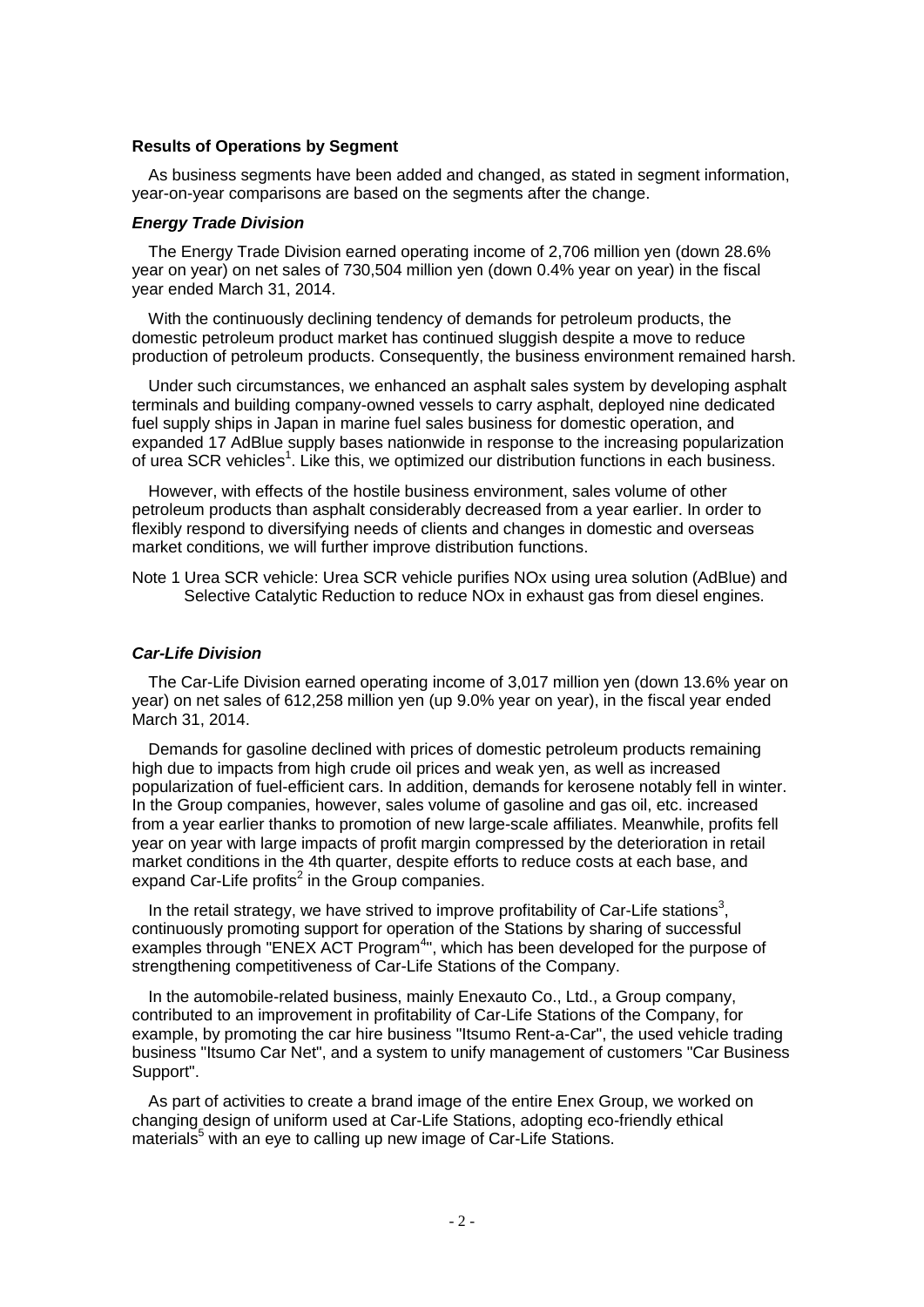The number of Car-Life Stations of the Company at the end of the fiscal year ended March 31, 2014 was 2,118; a net decrease of 64 stations from the end of the previous fiscal year. During the fiscal year under review, impacted by the decrease in the number of domestic gas stations, we lost 131 stations through disaffiliation of unprofitable and decrepit stations, etc. while adding 67 newly affiliated station.

- Note 2 Car-Life Profits: Car-Life profits include profits from car wash, lube oil, tires, car inspection, plating, sales of used cars, and rent-a-car, etc.), excluding sales of fuel oil.
- Note 3 Car-Life Stations: Car-Life Stations are full-service automobile service stations affiliated with Itochu Enex.
- Note 4 ENEX ACT Program: Under this program, we work closely with Car-Life Station operators to raise their competitiveness by analyzing their station operations and competitive climate, conducting group training, and engaging in other activities.
- Note 5 Ethical materials: Ethical materials are produced with ecologically and socially friendly materials and processes (organic cotton).

### *Total Home-Life Division*

The Total Home-Life Division earned operating income of 4,780 million yen (up 18.6% year on year) on net sales of 126,846 million yen (up 15.8% year on year).

The number of direct sales for home and sales volume of LP gas almost leveled off from a year earlier, as a result of promoting the area strategy at Group companies. While the import price of LP gas hovered at high level with effects from rising crude oil prices and weak yen, appropriate profit margin could be ensured with gas rate adjustment system which has been introduced for some time.

ing Energy Corporation, which was invested and established in April 2013 jointly by ing Corporation and Itochu Enex Home-Life Kanto Co., Ltd., a Group company, contributed to boosting revenues in the fiscal year under review by expanding the size of business and enhancing competitiveness in Kanto area.

Meanwhile, we strongly pushed ahead with sales of new energy-related equipment such as a solar power generation system and ENEFARM residential fuel cells, as well as sales of high-performance and high-efficiency gas equipment, such as a glass-topped stove and "Ecojozu." As a result, sales volume significantly increased year on year.

At each "E-koto Shop", a community information station, we held various communitybased events to create new opportunities of communication with customers.

As for social contribution activities, we have continued to implement "the Itadakimasu Support Manifesto for Kids" and "the Honoo no Chikara Support Manifesto for Kids" at kindergartens and nursery schools across Japan for the purpose of educating children about "importance of diet" and "importance of fire".

### *Power & Utility Division*

The Power & Utility Division earned operating income of 3,059 million yen (up 35.7% year on year) on net sales of 36,438 million yen (up 42.3% year on year).

In the electricity and steam supply business $<sup>6</sup>$ , the amount of electricity sold increased</sup> from a year earlier, with contributions from the reinforcement of thermal power generation facilities in the previous fiscal year, as well as JEN Konbumori Wind Farm Co., Ltd. in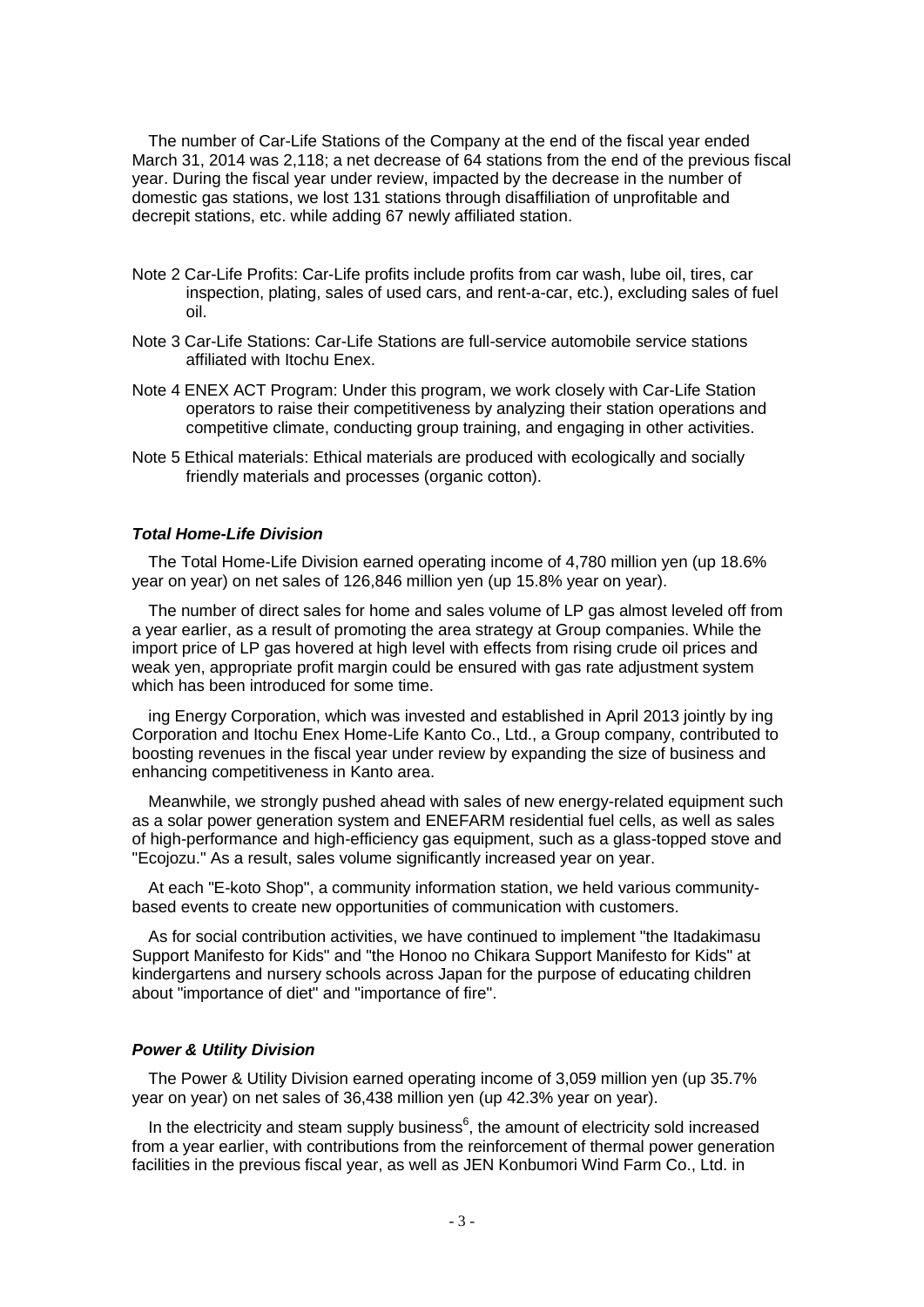Hokkaido, which we acquired in the previous year. Profits largely grew year on year thanks to prices remaining high in the wholesale power market and the wind power generation business using the renewable energy feed-in tariff system.

Under such circumstances, in order to further promote the electric power business, Hofu Energy Service Co., Ltd., a Group company in Yamaguchi prefecture, is additionally building a coal thermal power generation facility, which is scheduled to start operation in April 2015.

Tainai Wind Farm Co., Ltd. in Niigata prefecture, which became a Group company in December 2013, is constructing wind power generation facilities, which is scheduled to start operation in September 2014.

In the heat supply business<sup>7</sup> developed mainly by Tokyo Toshi Service Company, a Group company, the amount of heat sold slightly rose year on year, as demand for heat for air cooling increased due to higher temperature than usual in summer.

In the LNG sales business, sales volume increased year on year with the increased number of new clients, as well as a gradual recovery of operating rate of manufacturing plants.

- Note 6 Electricity and steam supply business: Electricity and steam supply business supplies electricity and steam generated at time of power generation.
- Note 7 Heat supply business: Heat supply business supplies cold and hot water for air conditioning to office buildings and other multiple buildings from a heat source plant using pipes.

### **Consolidated Earnings Forecasts**

Domestic economy is expected to continue to gradually recover thanks to effects of governmental economic measures. However, its future will remain unclear as there are many concerns which have adverse effects on economic activities, for example, a consumption tax hike influencing consuming activities, and a slowdown in the global economies including emerging economies. The petroleum products distribution industry is likewise expected to continuously face a challenging environment marked by declining domestic demand mainly due to popularization of fuel-efficient vehicles and volatility in exchange rate and crude oil prices.

Under such business conditions, the Group will provide optimal energy to each customer, as a new type of energy company handling petroleum, gas, and electricity, etc. We will aim to achieve expected numerical values of consolidated earnings, realizing sustainable growth while developing and expanding house and car-related businesses centering on energy.

We decided to apply International Financial Reporting Standards (IFRS) on a voluntary basis, commencing with consolidated financial statements in annual securities report for the fiscal year ended March 31, 2014. Accordingly, please note that consolidated earnings forecasts for the fiscal year ending March 31, 2015 were formulated in accordance with IFRS, instead of conventional Japanese accounting standards.

### **Financial Condition**

Total assets amounted to 330,291 million yen at March 31, 2014, an increase of 6,544 million yen from March 31, 2013. This primarily reflected an increase in fixed assets in line with investment for reinforcing power generation facilities in the electricity and steam supply business.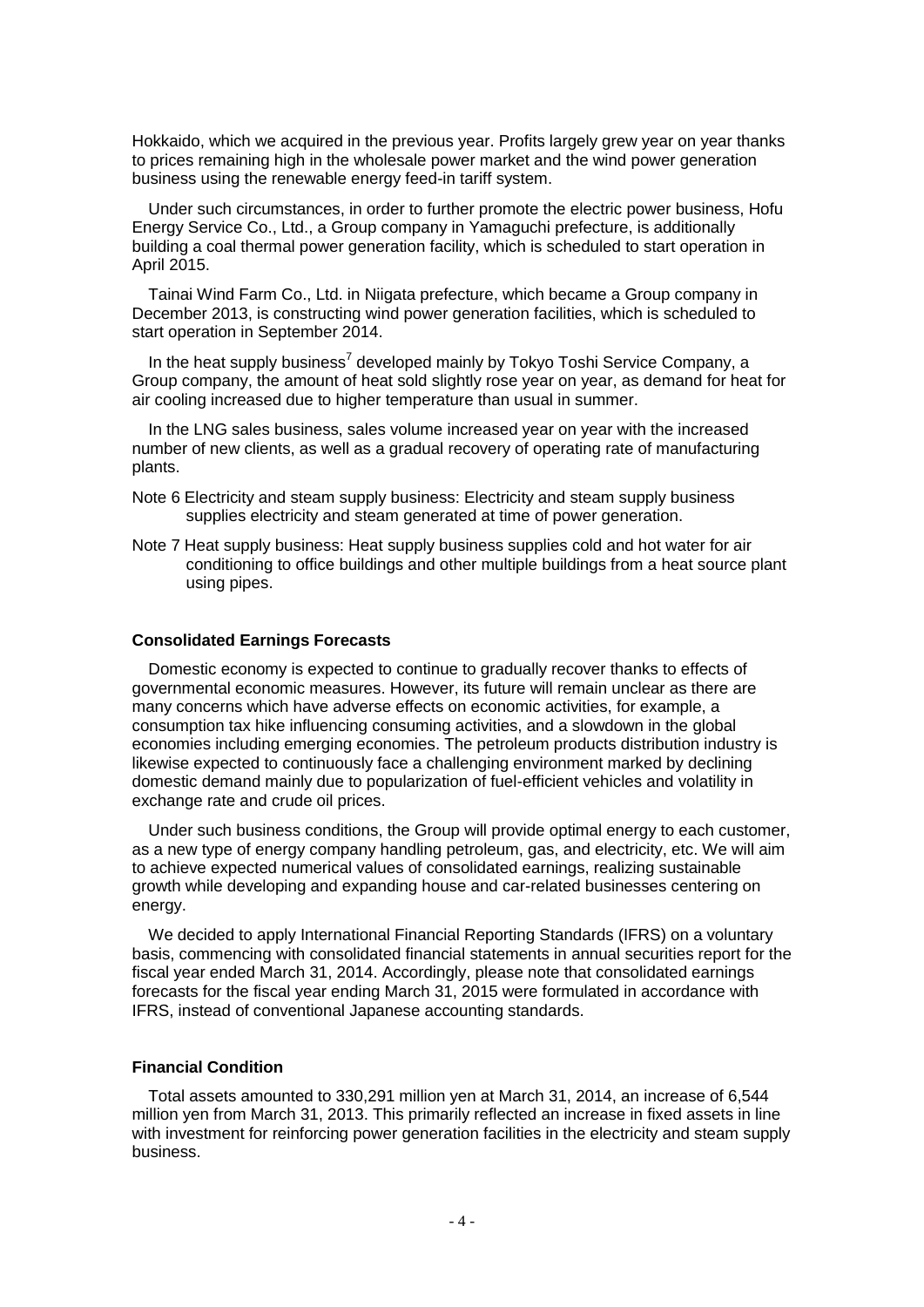Liabilities amounted to 217,610 million yen, an increase of 393 million yen from March 31, 2013, with a decrease in interest-bearing debt resulting from redemption of corporate bonds, an increase in trade notes and accounts payable, and other factors.

Net assets totaled 112,681 million yen, an increase of 6,151 million yen from March 31, 2013, due to factors including increases in retained earnings and minority interests.

We consequently ended the fiscal year with a shareholders' equity ratio of 31.2%.

## *Cash flows*

Cash and cash equivalents (net cash) totaled 14,089 million yen at March 31, 2014, a decrease of 3,790 million yen from March 31, 2013, due to investing activities into new growing fields (the electric power business and the overseas business) and redemption of corporate bonds, etc.

## Cash flows from operating activities

Operating activities earned net cash of 16,050 million yen. This was deprived mainly from income including income before income taxes and minority interests of 14,157 million yen and depreciation and amortization of 8,537 million yen, and income tax paid of 6,259 million yen.

## Cash flows from investing activities

Investing activities used net cash of 12,606 million yen. The main items were expenses including 1,476 million yen for purchase of investment in subsidiaries and 15,104 million yen for purchases of property, plant and equipment, and proceeds from sales of investment securities of 4,385 million yen.

# Cash flows from financing activities

Financing activities used net cash of 7,308 million yen. The main items were 5,000 million yen for redemption of corporate bonds and 1,807 million yen for dividends paid.

# *Cash flow indicators*

| Fiscal year ended March 31,                         | 2011 | 2012 | 2013 | 2014 |
|-----------------------------------------------------|------|------|------|------|
| Shareholders' equity ratio (%)                      | 33.1 | 30.6 | 30.3 | 31.2 |
| Shareholders' equity ratio at market value (%)      | 19.5 | 18.1 | 19.4 | 20.3 |
| Ratio of cash flow to interest-bearing debt (years) | 2.4  |      | 1.9  | 2.4  |
| Interest-coverage ratio (times)                     | 17.5 |      | 24.6 | 20.1 |

Shareholders' equity ratio: Shareholders equity / Total assets Shareholders' equity ratio at market value: Market capitalization / Total assets Ratio of cash flow to interest-bearing debt: Interest-bearing debt / Cash flow Interest-coverage ratio: Cash flow / Interest expense

1. All of the above ratios were calculated using consolidated financial statement data.

- 2. Market capitalization was calculated by multiplying the fiscal-year-end closing share price by the number of shares outstanding at fiscal year-end (net of treasury stock).
- 3. "Cash flow" is "Cash provided by (used in) operating activities" on the Consolidated Statements of Cash Flows.
- 4. Interest-bearing debt is all debt, of the debt carried on the consolidated balance sheet,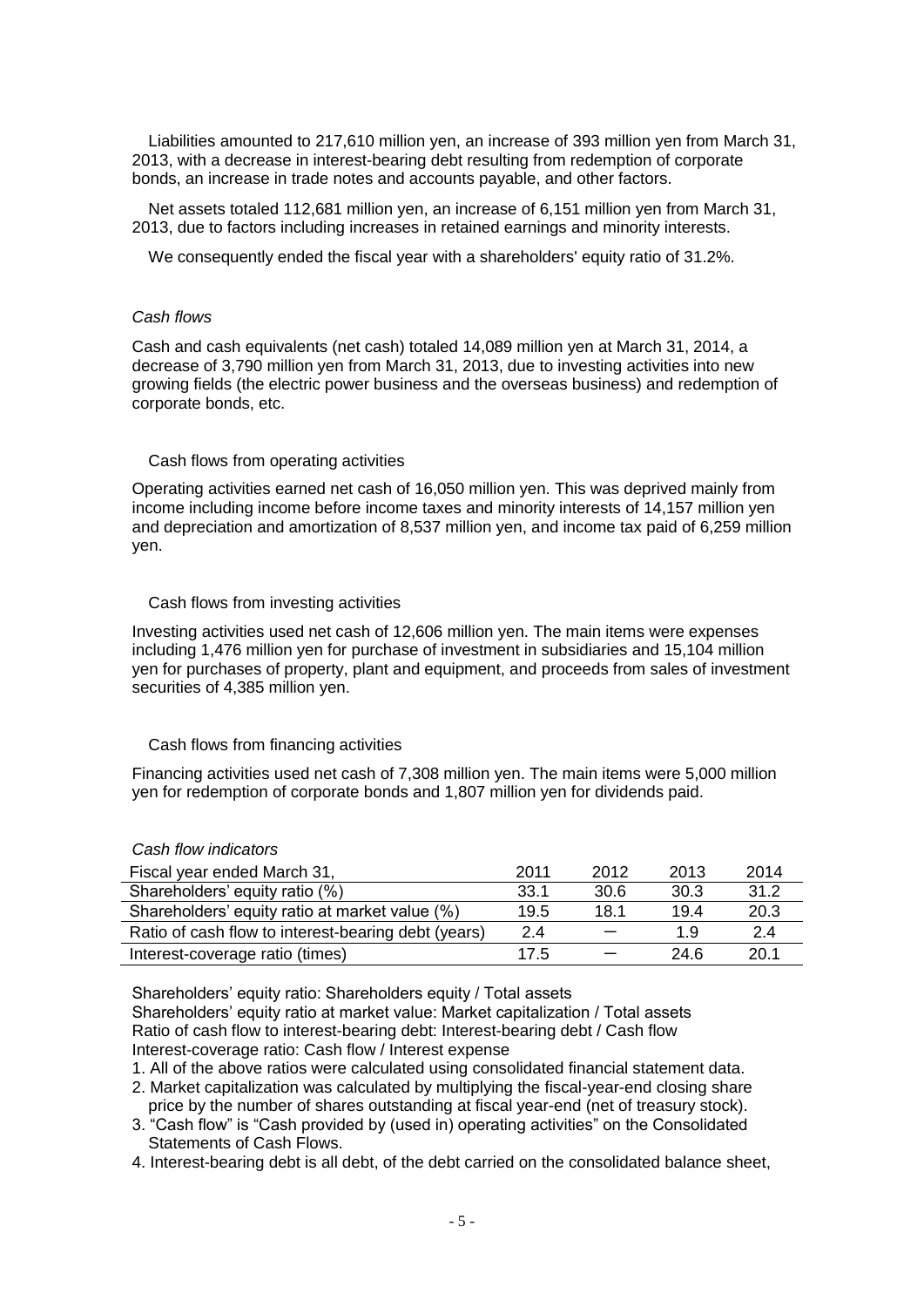on which interest is payable.

5. Ratio of cash flow to interest-bearing debt and Interest-coverage ratio in the fiscal year ended March 31, 2012 were not stated as cash flow from operating activities is negative.

## **Profit Distribution Policy and Dividends for the Fiscal Years Ended March 31, 2014**

### **and ending March 31, 2015**

In terms of shareholder returns, we aim to maintain a consolidated dividend payout ratio of at least 30% in accord with our policy of paying stable dividends on an ongoing basis while maintaining sustained business growth.

For the fiscal year ended March 31, 2014, we plan to pay a year-end dividend of 12 yen per share. For the fiscal year ending March 31, 2015, we plan to pay annual dividends of 22 yen per share (including an interim dividend of 11 yen per share).

With respect to internally retained funds, our basic policy is to use such funds to invest in our business to strengthen our operating foundation and further increase earnings.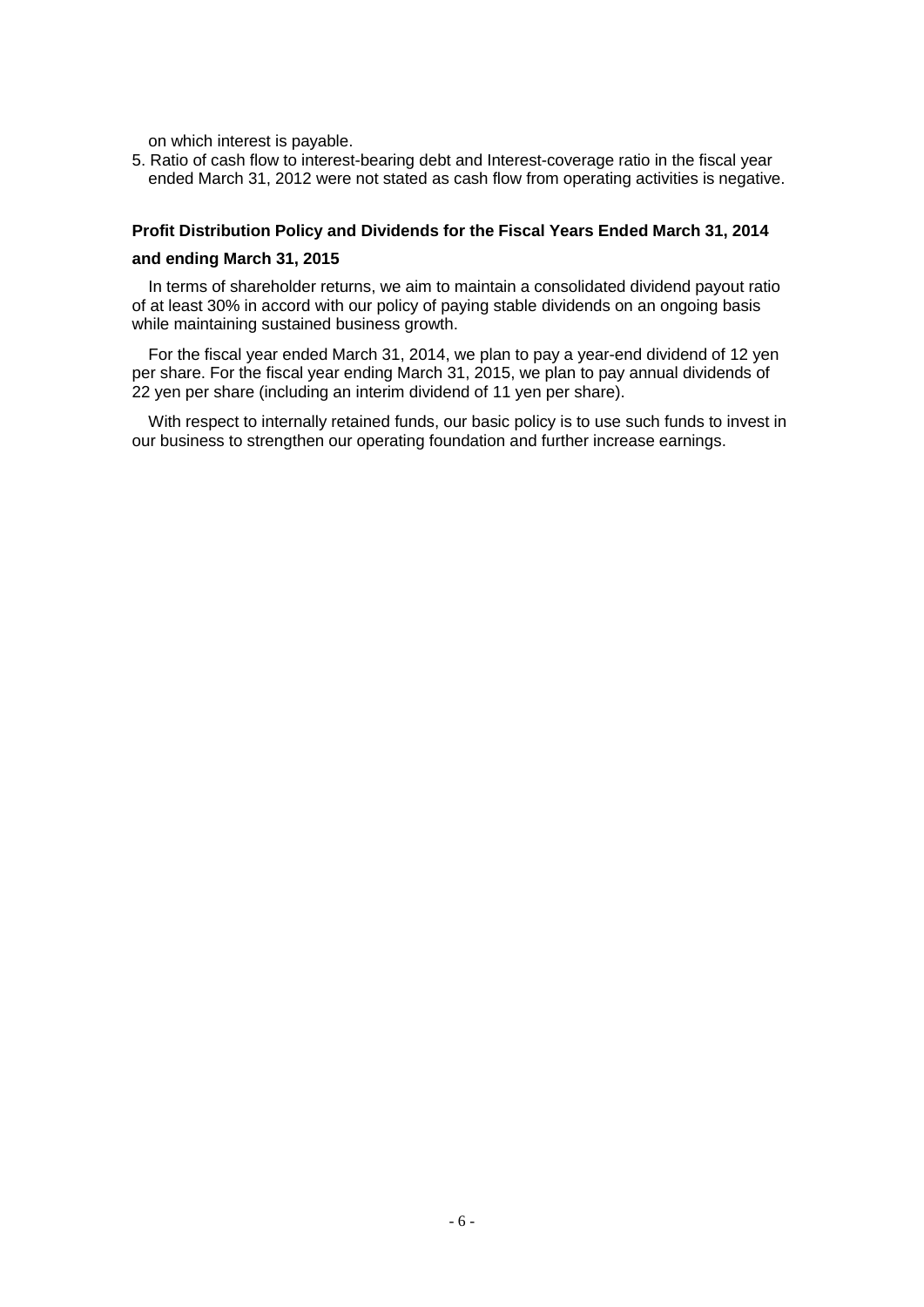# **Financial Statements—Consolidated**

# **(1) Consolidated Balance Sheets**

|                                        | March 31, 2013 | March 31, 2014 |
|----------------------------------------|----------------|----------------|
|                                        | Amount         | Amount         |
| <b>Assets</b><br><b>Current assets</b> |                |                |
| Cash and cash equivalents              | 17,880         | 14,089         |
| Trade notes and accounts receivable    | 139,140        | 144,688        |
| Merchandise and finished products      | 17,044         | 17,551         |
| Deferred tax assets                    | 1,963          | 2,121          |
| Other                                  | 17,267         | 15,774         |
| Allowance for doubtful accounts        | (218)          | (969)          |
| Total current assets                   | 193,077        | 193,257        |
| <b>Fixed assets</b>                    |                |                |
| Property, plant and equipment          |                |                |
| <b>Buildings and structures</b>        | 57,725         | 57,072         |
| Accumulated depreciation               | (33, 203)      | (32, 185)      |
| Buildings and structures, net          | 24,521         | 24,886         |
| Machinery, equipment and vehicles      | 53,022         | 52,587         |
| Accumulated depreciation               | (28, 209)      | (28, 351)      |
| Machinery, equipment and vehicles, net | 24,812         | 24,235         |
| Vessel                                 | 488            | 1,180          |
| Accumulated depreciation               | (11)           | (114)          |
| Vessel, net                            | 477            | 1,066          |
| Land                                   | 34,753         | 34,098         |
| Leased assets                          | 5,435          | 5,820          |
| Accumulated depreciation               | (3,026)        | (3,887)        |
| Leased assets, net                     | 2,408          | 1,933          |
| Construction in progress               | 588            | 7,607          |
| Other                                  | 6,206          | 7,129          |
| Accumulated depreciation               | (4, 399)       | (4, 404)       |
| Other, net                             | 1,806          | 2,725          |
| Net, property, plant and equipment     | 89,368         | 96,553         |
| Intangible assets                      |                |                |
| Goodwill                               | 3,209          | 3,173          |
| Other                                  | 8,164          | 8,263          |
| Total intangible assets                | 11,373         | 11,437         |
| Investments and other assets           |                |                |
| Investment securities                  | 15,269         | 13,497         |
| Long-term loans                        | 964            | 804            |
| Deferred tax assets                    | 2,816          | 3,584          |
| Other assets                           | 11,380         | 11,613         |
| Allowance for doubtful accounts        | (503)          | (456)          |
| Total investments and other assets     | 29,926         | 29,043         |
| Total fixed assets                     | 130,669        | 137,034        |
| Total assets                           | 323,747        | 330,291        |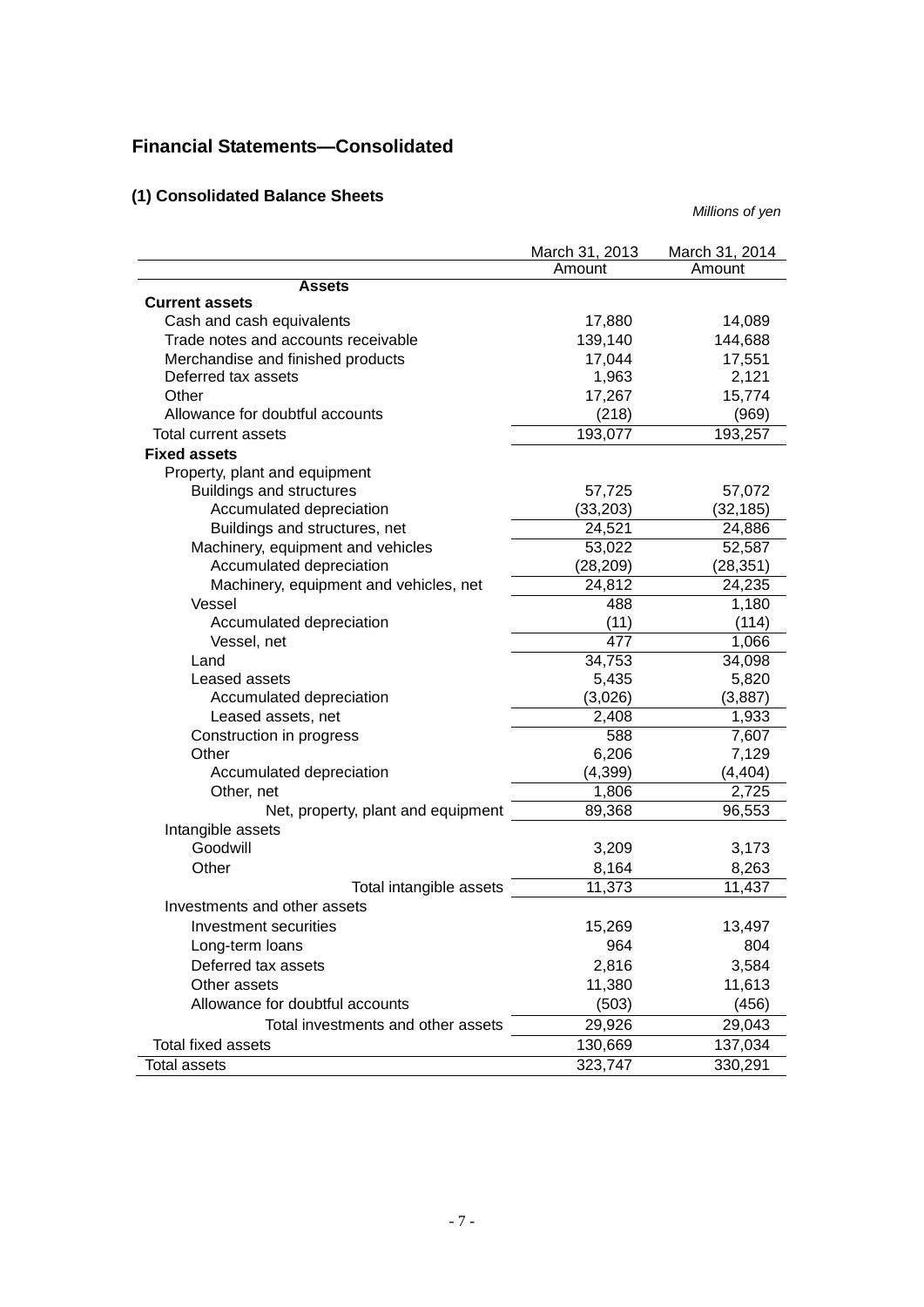|                                                               | March 31, 2013 | March 31, 2014 |
|---------------------------------------------------------------|----------------|----------------|
|                                                               | Amount         | Amount         |
| <b>Liabilities</b>                                            |                |                |
| <b>Current liabilities</b>                                    |                |                |
| Trade notes and accounts payable                              | 119,006        | 123,784        |
| Short-term borrowings<br>Corporate bonds due within one year  | 9,594<br>5,000 | 11,340         |
| Lease obligations                                             | 1,132          | 906            |
| Income taxes payable                                          | 3,932          | 3,946          |
| Accrued bonuses for employees                                 | 3,115          | 3,105          |
| Accrued bonuses for directors and corporate<br>auditors       | 404            | 364            |
| Other current liabilities                                     | 20,047         | 15,853         |
| <b>Total current liabilities</b>                              | 162,233        | 159,301        |
| <b>Long-term liabilities</b>                                  |                |                |
| Corporate bonds                                               | 20,000         | 20,000         |
| Long-term debt                                                | 6,246          | 7,173          |
| Lease obligations                                             | 2,141          | 1,766          |
| Deferred tax liabilities                                      | 1,809          | 2,091          |
| Deferred tax liabilities on land revaluation                  | 2,438          | 2,358          |
| Liabilities for retirement benefits                           | 6,404          |                |
| Net defined benefit liability                                 |                | 6,940          |
| Asset retirement obligations                                  | 2,688          | 3,055          |
| Other long-term liabilities                                   | 13,253         | 14,922         |
| Total long-term liabilities                                   | 54,983         | 58,308         |
| <b>Total liabilities</b>                                      | 217,216        | 217,610        |
|                                                               |                |                |
| <b>Net assets</b>                                             |                |                |
| <b>Shareholders' equity</b>                                   |                |                |
| Common stock                                                  | 19,877         | 19,877         |
| Capital surplus                                               | 18,736         | 18,736         |
| Retained earnings                                             | 69,106         | 74,654         |
| Treasury stock                                                | (1,749)        | (1,750)        |
| Total shareholders' equity                                    | 105,970        | 111,518        |
| Accumulated other comprehensive income<br>(loss)              |                |                |
| Unrealized gains (losses) on available-for-sale<br>securities | (104)          | (404)          |
| Deferred hedge gains (losses)                                 | (5)            | (309)          |
| Revaluation reserve for land                                  | (7, 778)       | (7, 731)       |
| Foreign currency translation adjustments                      | 71             | 130            |
| Remeasurements of defined benefit plans                       |                | (199)          |
| Total accumulated other comprehensive income<br>(loss)        | (7, 815)       | (8, 514)       |
| <b>Minority interests</b>                                     | 8,375          | 9,677          |
| Total net assets                                              | 106,530        | 112,681        |
| Total liabilities and net assets                              | 323,747        | 330,291        |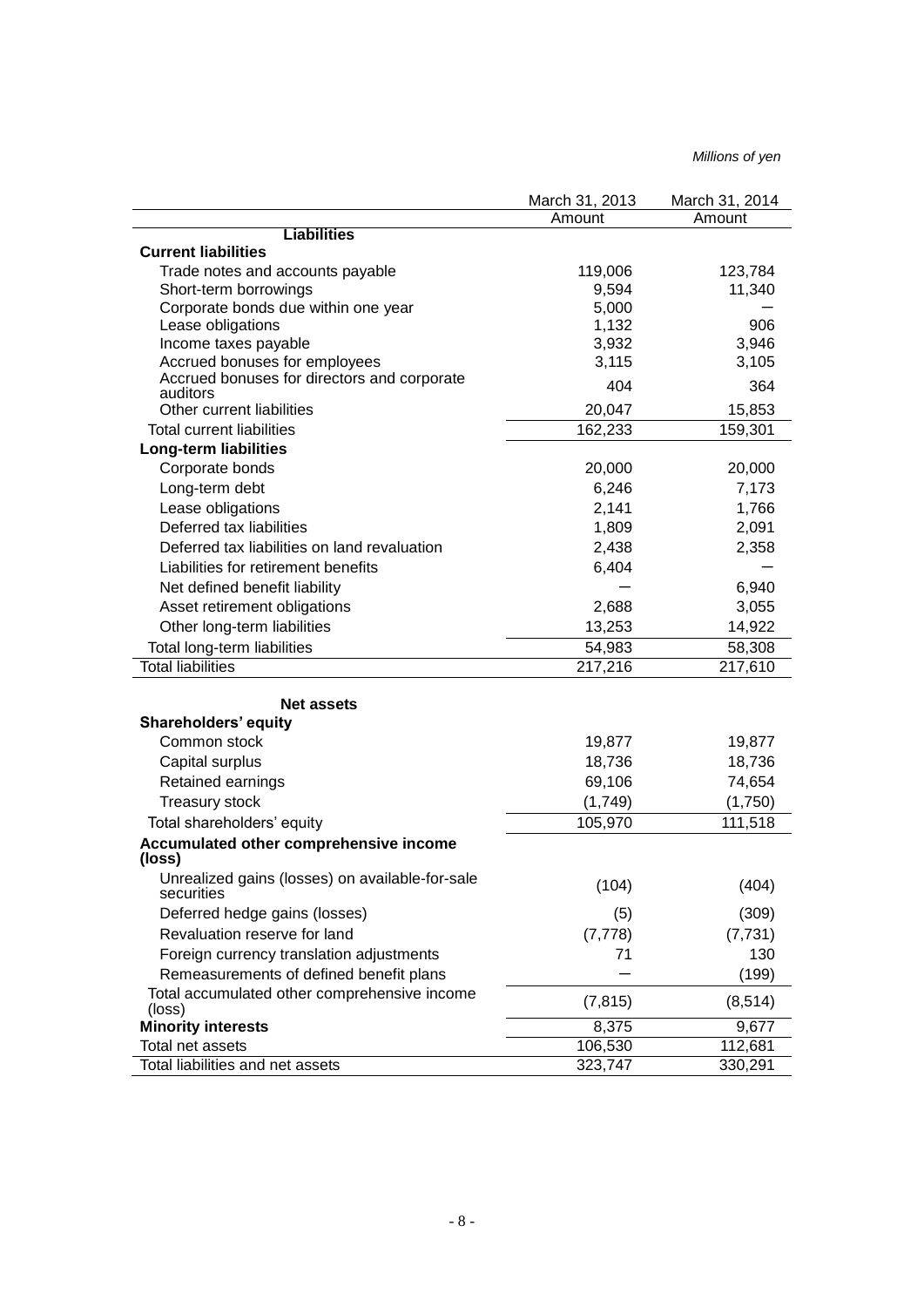# **(2) Consolidated Statements of Income**

|                                                     | Year ended<br>March 31, 2013 | Year ended<br>March 31, 2014 |
|-----------------------------------------------------|------------------------------|------------------------------|
|                                                     | Amount                       | Amount                       |
|                                                     |                              |                              |
| Net sales                                           | 1,430,745                    | 1,506,606                    |
| Cost of sales                                       | 1,360,691                    | 1,435,151                    |
| Gross profit                                        | $70,05\overline{4}$          | 71,454                       |
| Selling, general and administrative expenses        | 56,328                       | 58,015                       |
| Operating income                                    | 13,726                       | 13,439                       |
| Other income                                        |                              |                              |
| Interest income                                     | 26                           | 22                           |
| Dividend income                                     | 255                          | 247                          |
| Purchase discounts                                  | 323                          | 285                          |
| Equity in income of unconsolidated subsidiaries and |                              | 527                          |
| associates<br>Other                                 | 925                          | 881                          |
| Total other income                                  | 1,531                        | 1,964                        |
| Other expense                                       |                              |                              |
| Interest expense                                    | 548                          | 533                          |
| Sales discounts                                     | 230                          | 249                          |
| Corporate bonds issuance cost                       | 84                           |                              |
| Loss on foreign currency translation                | 1,137                        | 281                          |
| Equity in loss of unconsolidated subsidiaries and   |                              |                              |
| associates                                          | 28                           |                              |
| Other                                               | 264                          | 398                          |
| Total other expense                                 | 2,294                        | 1,463                        |
| Ordinary income                                     | 12,963                       | 13,940                       |
| Extraordinary gains                                 |                              |                              |
| Gain on sales of fixed assets                       | 274                          | 661                          |
| Gain on sales of investment securities              | 12                           | 2,641                        |
| Compensation income for expropriation               | 130                          |                              |
| Other                                               |                              | 2                            |
| Total extraordinary gains                           | 417                          | 3,305                        |
| <b>Extraordinary losses</b>                         |                              |                              |
| Loss on sales and disposal of fixed assets          | 1,125                        | 787                          |
| Loss on sales of investment securities              | 2                            |                              |
| Loss on devaluation of investment securities        | 11                           | 1                            |
| Loss on impairment of long-lived assets             | 712                          | 1,582                        |
| Head office relocation expense                      |                              | 476                          |
| Voluntary product recall related expense            |                              | 232                          |
| Other                                               | 31                           | 7                            |
| Total extraordinary losses                          | 1,882                        | 3,087                        |
| Income before income taxes and minority interests   | 11,497                       | 14,157                       |
| Income taxes<br>Current                             | 5,479                        | 6,276                        |
| Deferred                                            | (474)                        | (525)                        |
| Total income taxes                                  | 5,004                        | 5,750                        |
| Income before minority interests                    | 6,493                        | 8,407                        |
| Minority interests                                  | 916                          | 1,004                        |
| Net income                                          | 5,576                        | 7,402                        |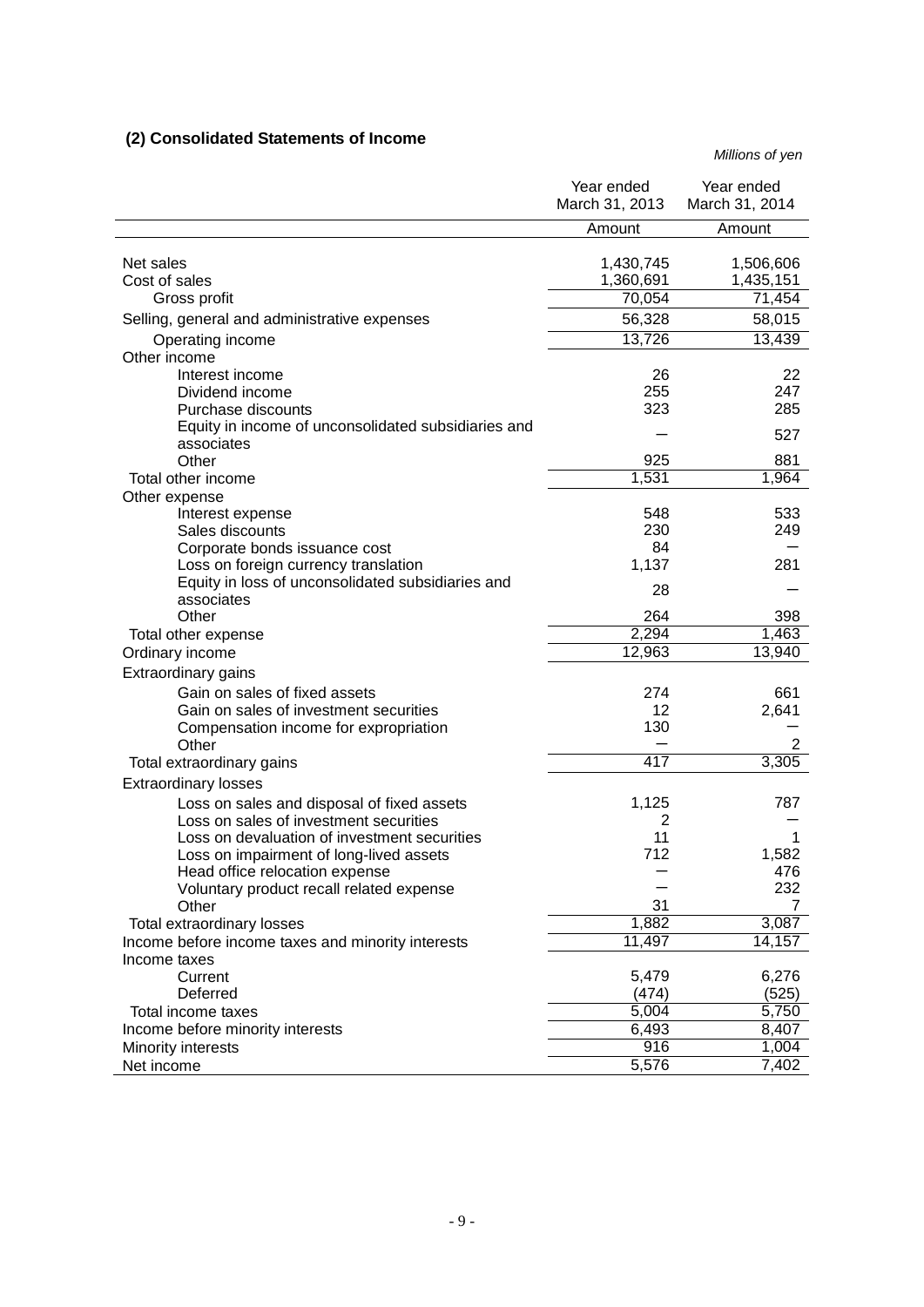# **Consolidated Statements of Comprehensive Income**

|                                                                                        | Year ended<br>March 31, 2013 | Year ended<br>March 31, 2014 |
|----------------------------------------------------------------------------------------|------------------------------|------------------------------|
|                                                                                        | Amount                       | Amount                       |
| Income before minority interests<br>Other comprehensive income (loss)                  | 6,493                        | 8,407                        |
| Unrealized gains (losses) on available-for-sale securities                             | 925                          | (301)                        |
| Deferred hedge gains (losses)                                                          |                              | (312)                        |
| Foreign currency translation adjustments                                               |                              | 20                           |
| Share of other comprehensive income of associates<br>accounted for using equity method | 51                           | 46                           |
| Total other comprehensive income                                                       | 977                          | (546)                        |
| Comprehensive income                                                                   | 7,470                        | 7,861                        |
| Components:                                                                            |                              |                              |
| Comprehensive income attributable to owners of the parent                              | 6,554                        | 6,856                        |
| Comprehensive income attributable to minority interests                                | 916                          | 1,004                        |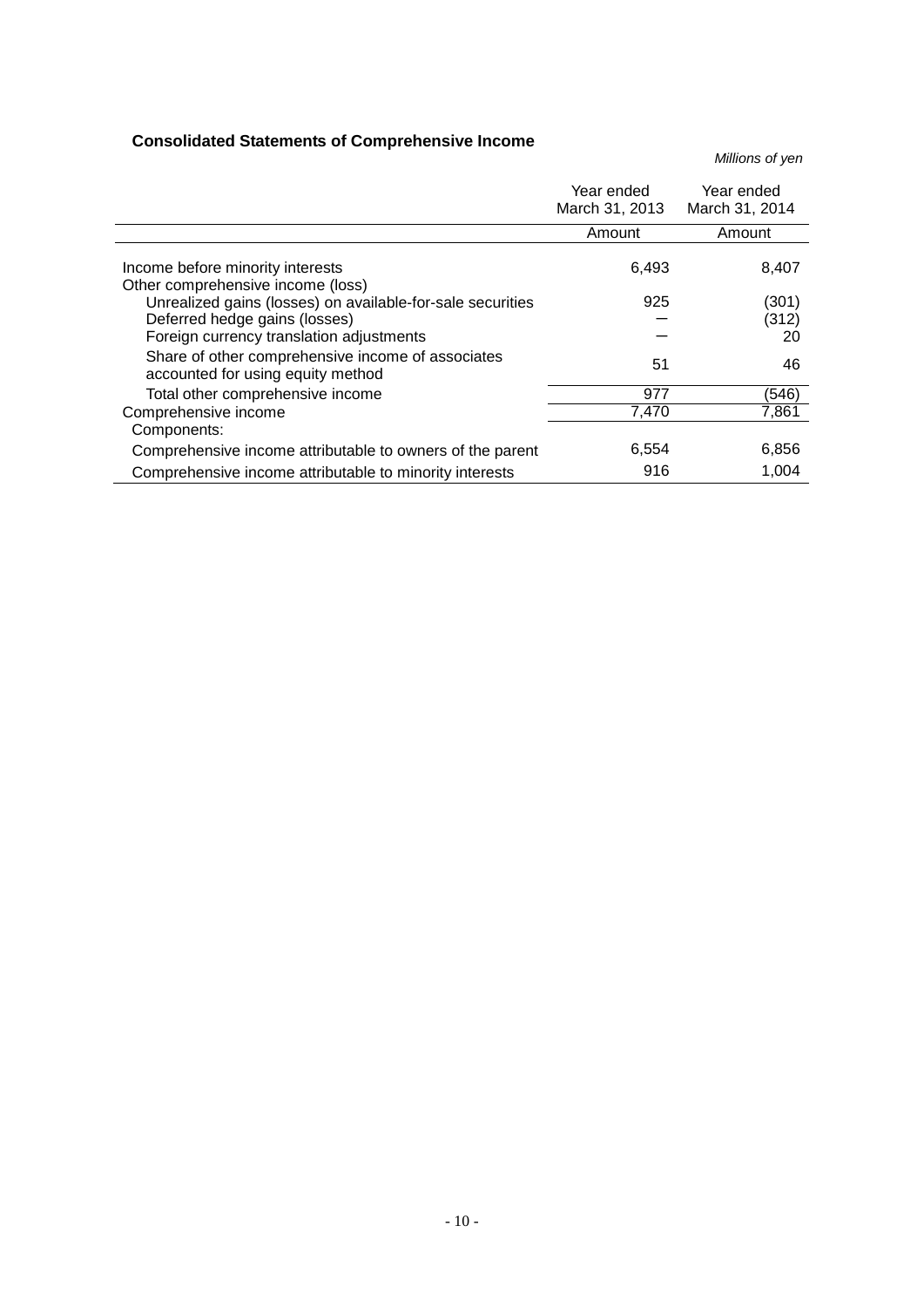# **(3) Consolidated Statements of Changes in Net Assets**

|                                 | $15a$ $51a$ $50a$ $17a$ $18a$ $19a$ $19a$ $19a$ $19a$ $19a$ $19a$ $19a$ $19a$ |                 |                   |                | Millions of yen               |  |
|---------------------------------|-------------------------------------------------------------------------------|-----------------|-------------------|----------------|-------------------------------|--|
|                                 | Shareholders' equity                                                          |                 |                   |                |                               |  |
|                                 | Common stock                                                                  | Capital surplus | Retained earnings | Treasury stock | Total shareholders'<br>equity |  |
| Balance at beginning<br>of year | 19,877                                                                        | 18,736          | 65,186            | (1,749)        | 102,050                       |  |
| Changes during the<br>period    |                                                                               |                 |                   |                |                               |  |
| Cash dividends paid             |                                                                               |                 | (1,807)           |                | (1,807)                       |  |
| Net income                      |                                                                               |                 | 5,576             |                | 5,576                         |  |
| Purchase of treasury            |                                                                               |                 |                   | (0)            | (0)                           |  |
| stocks                          |                                                                               |                 |                   |                |                               |  |
| Reversal of revaluation         |                                                                               |                 | 150               |                | 150                           |  |
| reserve for land                |                                                                               |                 |                   |                |                               |  |
| Net increase                    |                                                                               |                 |                   |                |                               |  |
| (decrease) during the           |                                                                               |                 |                   |                |                               |  |
| period, except for              |                                                                               |                 |                   |                |                               |  |
| items under                     |                                                                               |                 |                   |                |                               |  |
| shareholders' equity            |                                                                               |                 |                   |                |                               |  |
| Total changes during            | —                                                                             | —               | 3,919             | (0)            | 3,919                         |  |
| the period                      |                                                                               |                 |                   |                |                               |  |
| Balance at end of year          | 19,877                                                                        | 18,736          | 69,106            | (1,749)        | 105,970                       |  |

| Year ended March 31, 2013 (April 1, 2012–March 31, 2013) |
|----------------------------------------------------------|
|----------------------------------------------------------|

|                                                                                                    | Accumulated other comprehensive income (loss)                              |                                     |                                    |                                                   |                                                   |                                                                     |                       |                     |
|----------------------------------------------------------------------------------------------------|----------------------------------------------------------------------------|-------------------------------------|------------------------------------|---------------------------------------------------|---------------------------------------------------|---------------------------------------------------------------------|-----------------------|---------------------|
|                                                                                                    | Unrealized<br>qains<br>(losses) on<br>available-for-<br>sale<br>securities | Deferred<br>hedge gains<br>(losses) | Revaluation<br>reserve for<br>land | Foreign<br>currency<br>translation<br>adjustments | Remeasure<br>ments of<br>defined<br>benefit plans | Total<br>accumulated<br>other<br>comprehensi<br>ve income<br>(loss) | Minority<br>interests | Total net<br>assets |
| Balance at beginning<br>of year                                                                    | (1,030)                                                                    | (3)                                 | (7,627)                            | 19                                                |                                                   | (8,641)                                                             | 2,681                 | 96,090              |
| Changes during the<br>period                                                                       |                                                                            |                                     |                                    |                                                   |                                                   |                                                                     |                       |                     |
| Cash dividends paid                                                                                |                                                                            |                                     |                                    |                                                   |                                                   | —                                                                   |                       | (1, 807)            |
| Net income                                                                                         |                                                                            |                                     |                                    |                                                   |                                                   | —                                                                   |                       | 5,576               |
| Purchase of treasury<br>stocks                                                                     |                                                                            |                                     |                                    |                                                   |                                                   |                                                                     |                       | (0)                 |
| Reversal of revaluation<br>reserve for land                                                        |                                                                            |                                     | (150)                              |                                                   |                                                   | (150)                                                               |                       |                     |
| Net increase<br>(decrease) during the<br>period, except for<br>items under<br>shareholders' equity | 926                                                                        | (1)                                 |                                    | 52                                                |                                                   | 977                                                                 | 5,693                 | 6,670               |
| Total changes during<br>the period                                                                 | 926                                                                        | (1)                                 | (150)                              | 52                                                |                                                   | 826                                                                 | 5,693                 | 10,439              |
| Balance at end of year                                                                             | (104)                                                                      | (5)                                 | (7, 778)                           | 71                                                | -                                                 | (7, 815)                                                            | 8,375                 | 106,530             |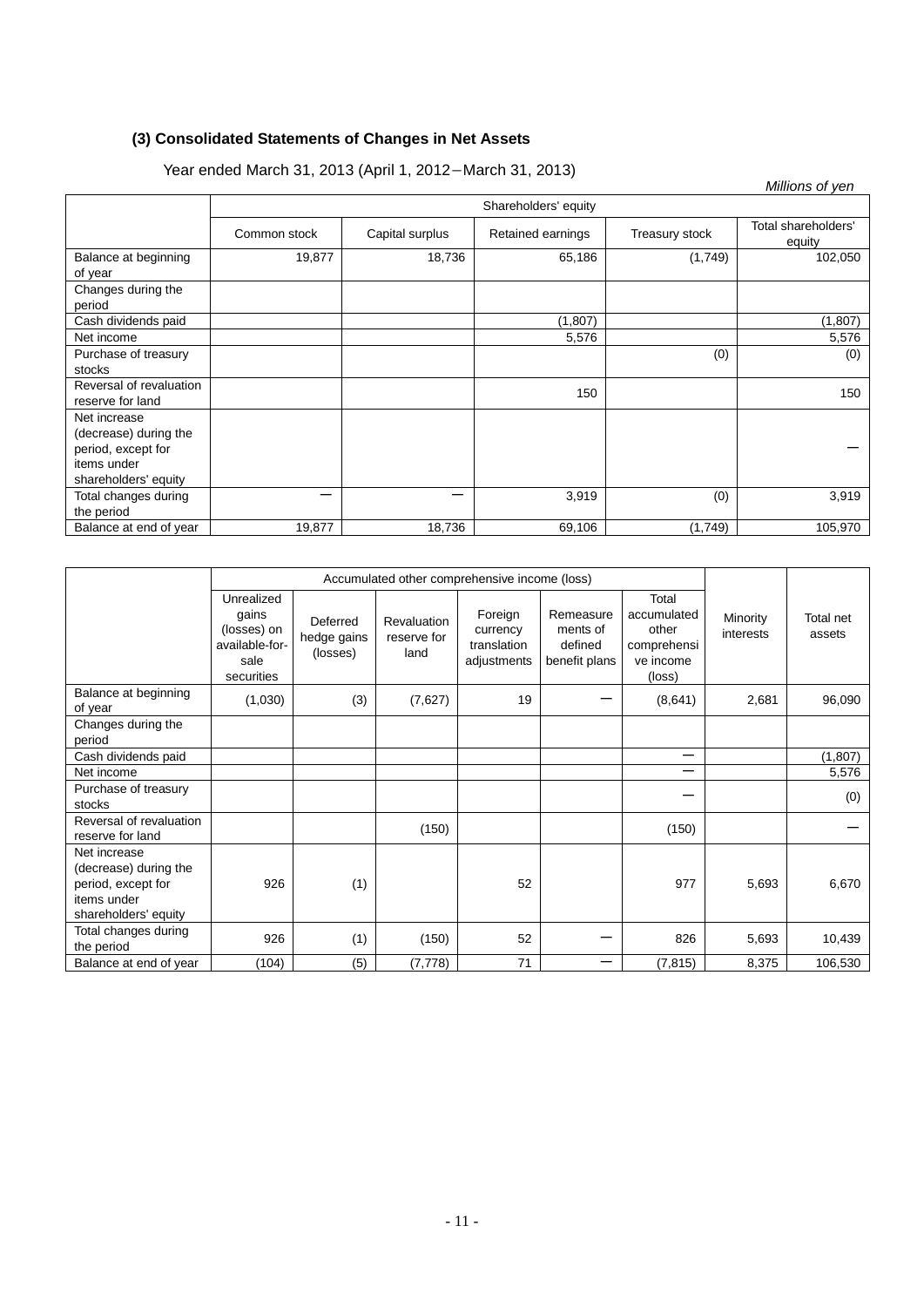# Year ended March 31, 2014 (April 1, 2013-March 31, 2014)

| 1911 ended March 31, 2014 (April 1, 2013–March 31, 2014)<br>Millions of yen |                      |                 |                   |                |                               |  |
|-----------------------------------------------------------------------------|----------------------|-----------------|-------------------|----------------|-------------------------------|--|
|                                                                             | Shareholders' equity |                 |                   |                |                               |  |
|                                                                             | Common stock         | Capital surplus | Retained earnings | Treasury stock | Total shareholders'<br>equity |  |
| Balance at beginning<br>of year                                             | 19,877               | 18,736          | 69,106            | (1,749)        | 105,970                       |  |
| Changes during the<br>period                                                |                      |                 |                   |                |                               |  |
| Cash dividends paid                                                         |                      |                 | (1, 807)          |                | (1, 807)                      |  |
| Net income                                                                  |                      |                 | 7,402             |                | 7,402                         |  |
| Purchase of treasury                                                        |                      |                 |                   | (0)            | (0)                           |  |
| stocks                                                                      |                      |                 |                   |                |                               |  |
| Reversal of revaluation                                                     |                      |                 | (46)              |                | (46)                          |  |
| reserve for land                                                            |                      |                 |                   |                |                               |  |
| Net increase                                                                |                      |                 |                   |                |                               |  |
| (decrease) during the                                                       |                      |                 |                   |                |                               |  |
| period, except for                                                          |                      |                 |                   |                |                               |  |
| items under                                                                 |                      |                 |                   |                |                               |  |
| shareholders' equity                                                        |                      |                 |                   |                |                               |  |
| Total changes during                                                        |                      |                 | 5,548             | (0)            | 5,547                         |  |
| the period                                                                  |                      |                 |                   |                |                               |  |
| Balance at end of year                                                      | 19,877               | 18,736          | 74,654            | (1,750)        | 111,518                       |  |

|                                                                                                    | Accumulated other comprehensive income (loss)                              |                                     |                                    |                                                   |                                                   |                                                                     |                       |                     |
|----------------------------------------------------------------------------------------------------|----------------------------------------------------------------------------|-------------------------------------|------------------------------------|---------------------------------------------------|---------------------------------------------------|---------------------------------------------------------------------|-----------------------|---------------------|
|                                                                                                    | Unrealized<br>qains<br>(losses) on<br>available-for-<br>sale<br>securities | Deferred<br>hedge gains<br>(losses) | Revaluation<br>reserve for<br>land | Foreign<br>currency<br>translation<br>adjustments | Remeasure<br>ments of<br>defined<br>benefit plans | Total<br>accumulated<br>other<br>comprehensi<br>ve income<br>(loss) | Minority<br>interests | Total net<br>assets |
| Balance at beginning<br>of year                                                                    | (104)                                                                      | (5)                                 | (7, 778)                           | 71                                                |                                                   | (7, 815)                                                            | 8,375                 | 106,530             |
| Changes during the<br>period                                                                       |                                                                            |                                     |                                    |                                                   |                                                   |                                                                     |                       |                     |
| Cash dividends paid                                                                                |                                                                            |                                     |                                    |                                                   |                                                   | —                                                                   |                       | (1,807)             |
| Net income                                                                                         |                                                                            |                                     |                                    |                                                   |                                                   | —                                                                   |                       | 7,402               |
| Purchase of treasury<br>stocks                                                                     |                                                                            |                                     |                                    |                                                   |                                                   |                                                                     |                       | (0)                 |
| Reversal of revaluation<br>reserve for land                                                        |                                                                            |                                     | 46                                 |                                                   |                                                   | 46                                                                  |                       |                     |
| Net increase<br>(decrease) during the<br>period, except for<br>items under<br>shareholders' equity | (300)                                                                      | (304)                               |                                    | 58                                                | (199)                                             | (745)                                                               | 1,302                 | 556                 |
| Total changes during<br>the period                                                                 | (300)                                                                      | (304)                               | 46                                 | 58                                                | (199)                                             | (698)                                                               | 1,302                 | 6,151               |
| Balance at end of year                                                                             | (404)                                                                      | (309)                               | (7, 731)                           | 130                                               | (199)                                             | (8, 514)                                                            | 9,677                 | 112,681             |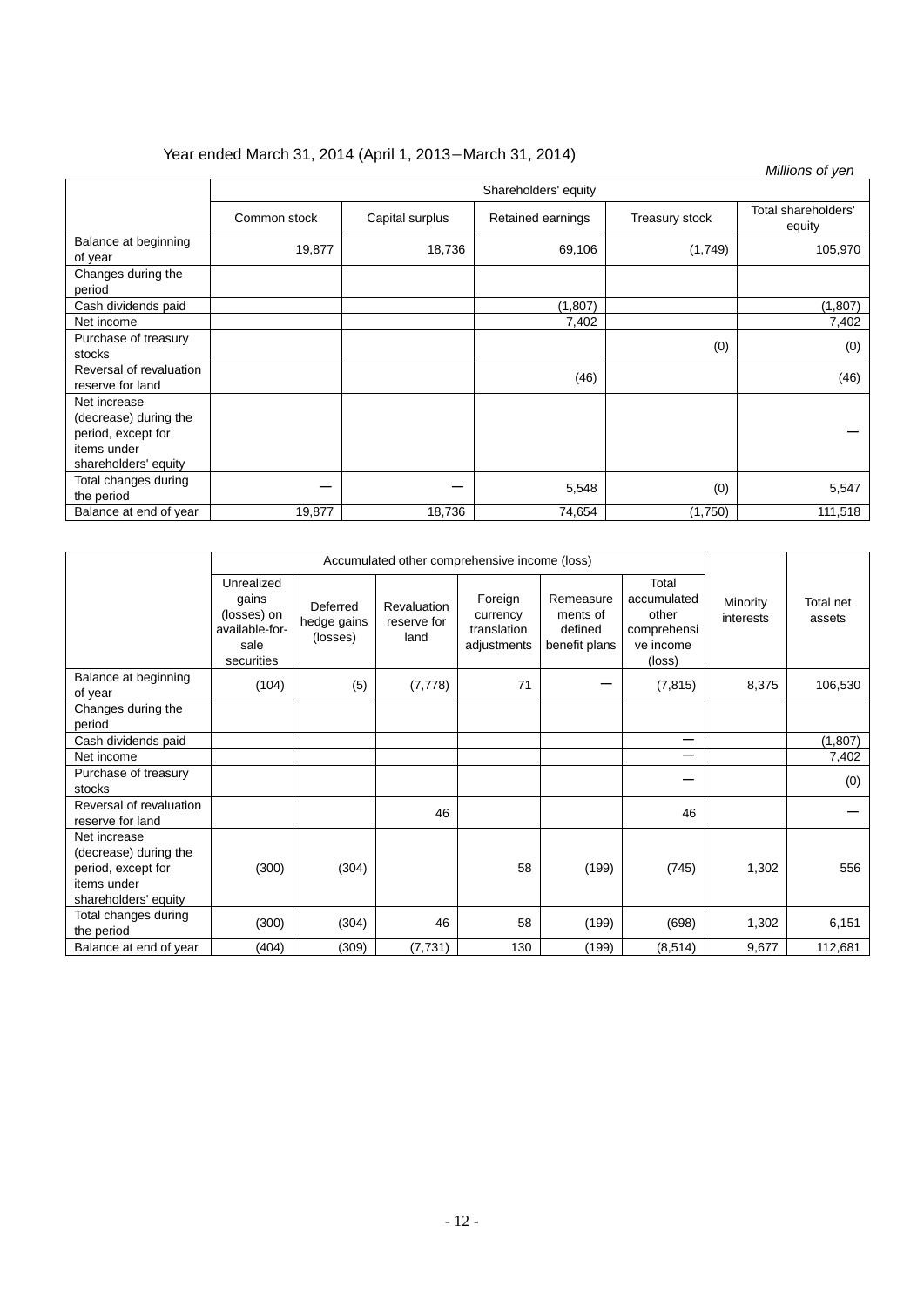# **(4) Consolidated Statements of Cash Flows**

|                                                                                        | Year ended<br>March 31, 2013 | Year ended<br>March 31, 2014 |
|----------------------------------------------------------------------------------------|------------------------------|------------------------------|
|                                                                                        | Amount                       | Amount                       |
| Cash flows from operating activities                                                   |                              |                              |
| Income before income taxes and minority interests                                      | 11,497                       | 14,157                       |
| Depreciation and amortization                                                          | 6,773                        | 8,537                        |
| Loss on impairment of long-lived assets                                                | 712                          | 1,582                        |
| Amortization of goodwill                                                               | 1,717                        | 947                          |
| Increase (decrease) in allowance for doubtful accounts                                 | 83                           | 825                          |
| Increase (decrease) in liabilities for retirement benefits                             | (12)                         | (6, 404)                     |
| Increase (decrease) in net defined benefit liability                                   |                              | 6,481                        |
| Interest and dividend income                                                           | (282)                        | (269)                        |
| Interest expense                                                                       | 548                          | 533                          |
| Corporate bonds issuance cost                                                          | 84                           |                              |
| (Gain) loss on foreign currency translation                                            | 966                          | 623                          |
| Equity in (income) loss of unconsolidated subsidiaries and associated                  | 28                           | (527)                        |
| companies                                                                              |                              |                              |
| (Gain) loss on sales and disposal of fixed assets                                      | 850                          | 126                          |
| (Gain) loss on sales of investment securities                                          | (10)                         | (2,641)                      |
| (Gain) loss on revaluation of investment securities                                    | 11                           | 1                            |
| Compensation income for expropriation                                                  | (130)                        |                              |
| (Increase) decrease in trade notes and accounts receivable                             | 12,991                       | (4,890)                      |
| (Increase) decrease in inventories                                                     | (2, 145)                     | (164)                        |
| Increase (decrease) in trade notes and accounts payable                                | (10, 515)                    | 4,441                        |
| (Increase) decrease in other assets                                                    | (2, 118)                     | 706                          |
| Increase (decrease) in other liabilities                                               | 4,787                        | (1,653)                      |
| Other                                                                                  | 31                           | 4                            |
| Sub total                                                                              | 25,870                       | 22,417                       |
| Interest and dividend income received                                                  | 364                          | 440                          |
| Interest paid                                                                          | (647)<br>(3,981)             | (547)<br>(6, 259)            |
| Income taxes paid<br>Net cash provided by (used in) operating activities               |                              |                              |
|                                                                                        | 21,606                       | 16,050                       |
| Cash flows from investing activities                                                   |                              |                              |
| Purchase of marketable securities                                                      | (1,206)                      | (913)                        |
| Proceeds from redemption of securities                                                 | 1,500                        | 711                          |
| Purchases of property, plant and equipment                                             | (9, 183)                     | (15, 104)                    |
| Proceeds from sales of property, plant and equipment<br>Purchases of intangible assets | 1,389<br>(2,300)             | 1,704<br>(1,385)             |
| Proceeds from sales of intangible assets                                               | 51                           | 114                          |
| Purchases of investment securities                                                     | (105)                        | (3)                          |
| Proceeds from sales of investment securities                                           | 82                           | 4,385                        |
| Purchase of investment in subsidiaries                                                 | (9,088)                      | (1, 476)                     |
| Proceeds from liquidation of associated companies                                      | 312                          |                              |
| Payments for loans                                                                     | (8,071)                      | (1,958)                      |
| Collection of loans                                                                    | 1,526                        | 1,190                        |
| Proceeds from compensation for expropriation                                           | 251                          |                              |
| Other                                                                                  |                              |                              |
|                                                                                        | (205)                        | 130                          |
| Net cash provided by (used in) investing activities                                    | (25, 047)                    | (12,606)                     |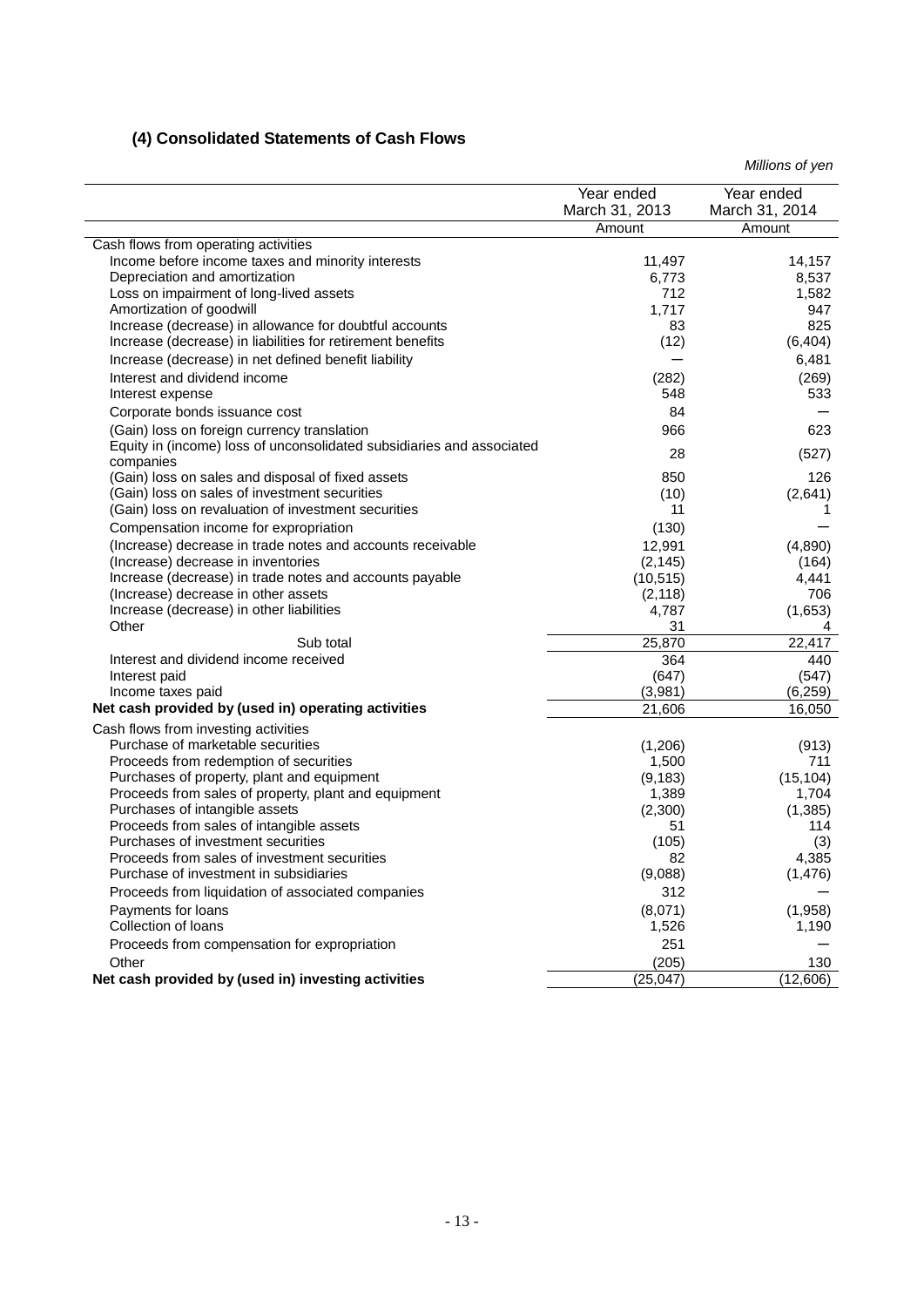|                                                                          | Year ended     | Year ended     |
|--------------------------------------------------------------------------|----------------|----------------|
|                                                                          | March 31, 2013 | March 31, 2014 |
|                                                                          | Amount         | Amount         |
| Cash flows from financing activities                                     |                |                |
| Increase (decrease) in short-term borrowings - net                       | (544)          | (0)            |
| Net increase (decrease) in commercial papers                             | (4,000)        |                |
| Proceeds from long-term debt                                             | 6,326          | 992            |
| Repayments of long-term debt                                             | (7,633)        | (129)          |
| Proceeds from issuance of corporate bonds                                | 14,915         |                |
| Redemption of corporate bonds                                            |                | (5,000)        |
| Repayments of lease obligations                                          | (1, 187)       | (1, 186)       |
| Repurchases of treasury stock                                            | (0)            | (0)            |
| Dividends paid                                                           | (1,807)        | (1,807)        |
| Dividends paid to minority shareholders of consolidated subsidiaries     | (132)          | (174)          |
| Other                                                                    | 30             |                |
| Net cash provided by (used in) financing activities                      | 5,964          | (7,308)        |
| Foreign currency translation adjustments on cash and cash<br>equivalents | 43             | 73             |
| Net increase (decrease) in cash and cash equivalents                     | 2,567          | (3,790)        |
| Cash and cash equivalents, beginning of the period                       | 15,312         | 17,880         |
| Cash and cash equivalents, end of the period                             | 17,880         | 14,089         |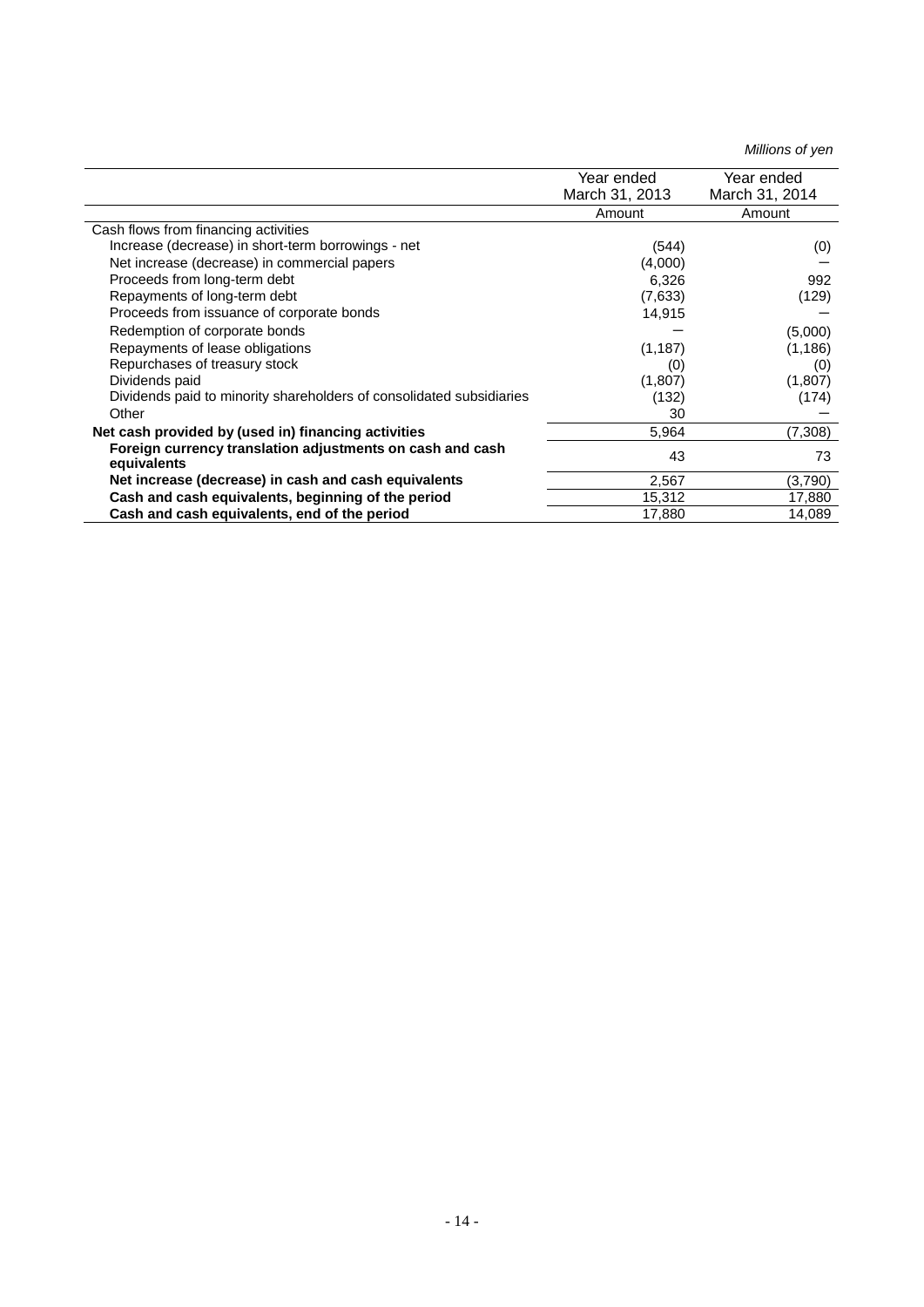## **Notes to Consolidated Financial Statements**

- a. Segment Information
- 1. Overview of reportable segments

The Company's reportable segments are components of the Company about which separate financial information is available. These segments are subject to periodic examinations to enable the Company's board of directors to decide how to allocate resources and assess performance.

The Company is organized into business divisions. Each business division conducts business based on strategies for each category of target customers and markets.

In the fiscal year ended March 31, 2014, positioning the power and utility business and the overseas business as priority fields while expanding and enhancing the existing core petroleum and gas-related business, we implemented the Company-wide organizational reform, in order to improve speed, flexibility, and governance in each field.

According to the reform, we integrated the Industrial Material Division and the Global Trade Division into the Energy Trade Division, as well as the Home-Life Division and the Total-Life Division into the Total Home-Life Division. We also established the new Power & Utility Division. Businesses including the electricity and steam supply business and the heat supply business which had been previously conducted by the Industrial Material Division were incorporated into this segment.

Consequently, there are four reportable segments corresponding to its business divisions, namely the Energy Trade Division, the Car-Life Division, the Total Home-Life Division, and the Power & Utility Division.

### Energy Trade:

Industrial energy and material supplies; sales of asphalt, cement, high-grade urea aqueous solution, and other materials; import and export of petroleum products; regulation of supply of and demand for petroleum products in Japan; chartering and operation of tankers; sales of marine fuels and lubricating oil; and logistics services for petroleum storage tanks and facilities.

### Car-Life:

Consumer sales and services, mainly at Car-Life Stations, including gasoline, light diesel oil, kerosene, heavy fuel oil, grease, car-related products, car inspections, maintenance, and car rental services.

#### Total Home-Life:

Sales and services of LP gas, kerosene, gas equipment (combustion equipment, kitchen equipment, air-conditioning equipment, and household equipment, etc.), and new energy equipment (solar power generation systems, fuel cells, etc.)

## Power & Utility:

Generation and sales of electricity, steam, and other materials; heat supply service for air conditioning; and sales of LNG (Liquefied Natural Gas)

The segment information for the fiscal year ended March 31, 2013 was stated, classified into the segments used in the fiscal year under review.

2. Calculation method for net sales, income/loss, assets, liabilities, and other items by reportable segment

The accounting method for reportable segments is generally identical to statements in "Basis of presenting the consolidated financial statements".

"Reportable segment income (loss)" is based on operating income.

"Intersegment sales or transfers" is based on market price.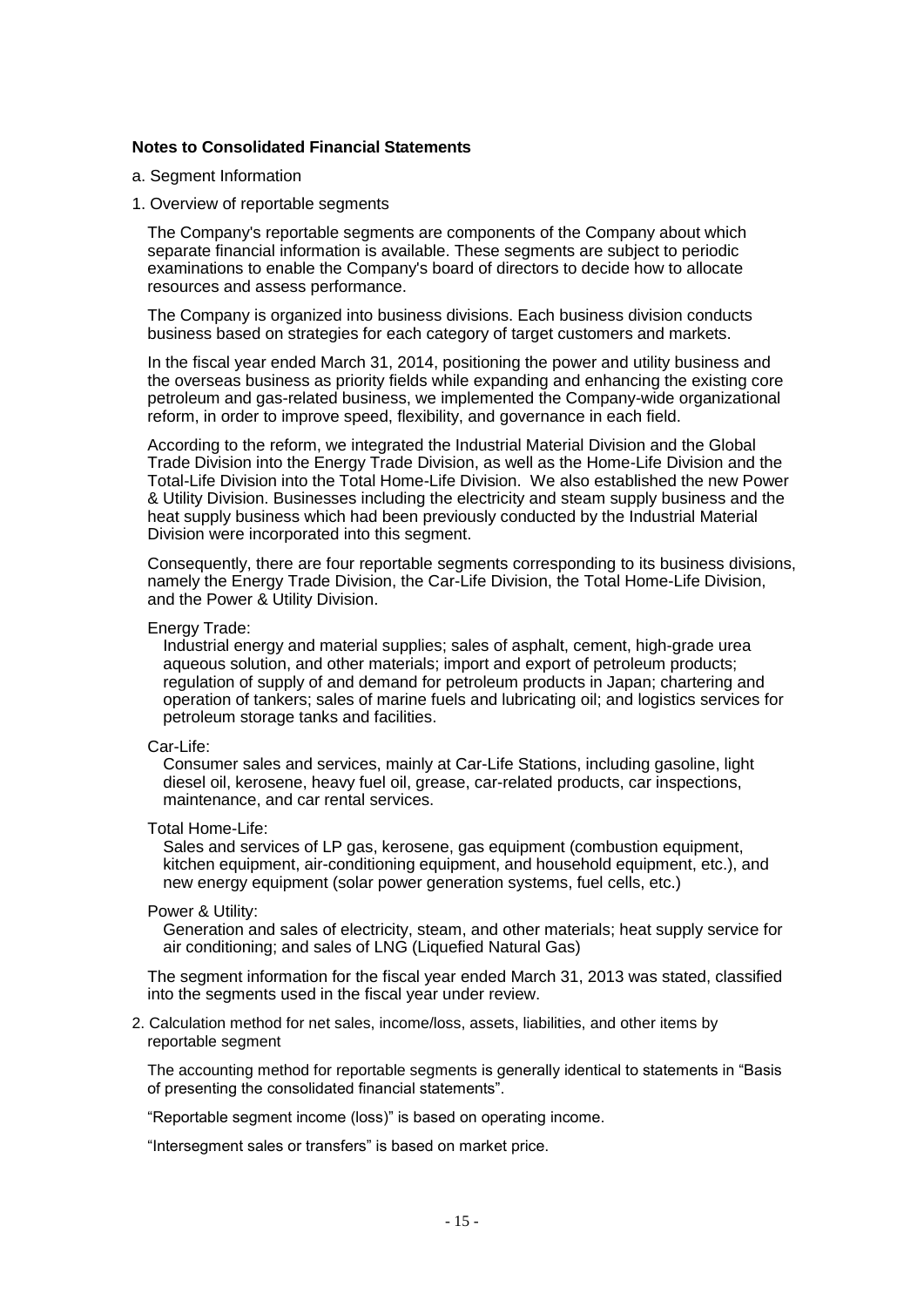# 3. Net sales, income/loss, assets, liabilities, and other items by reportable segment Year ended March 31, 2013 (April 1, 2012-March 31, 2013)

|                                                                                |         |          |                    |         |           |       |           |             | Millions of yen                                 |
|--------------------------------------------------------------------------------|---------|----------|--------------------|---------|-----------|-------|-----------|-------------|-------------------------------------------------|
|                                                                                |         |          | Reportable segment |         |           |       |           |             | Amounts<br>on the<br>consolidated<br>statements |
|                                                                                | Energy  |          | Total              | Power & |           | Other |           | Adjustments | of income                                       |
|                                                                                | Trade   | Car-Life | Home-Life          | Utility | Total     | $*1$  | Total     | $*2*3$      | $^*4$                                           |
| I. Sales                                                                       |         |          |                    |         |           |       |           |             |                                                 |
| (1) Sales to customers                                                         | 733,176 | 561,448  | 109,549            | 25,610  | 1,429,786 | 959   | 1,430,745 |             | 1,430,745                                       |
| (2) Intersegment sales<br>or transfers                                         | 26,098  | 12,880   | 155                |         | 39,134    | 1,898 | 41,032    | (41, 032)   |                                                 |
| Total                                                                          | 759,275 | 574,328  | 109,705            | 25,610  | 1,468,920 | 2,858 | 1,471,778 | (41, 032)   | 1,430,745                                       |
| Segment income (loss)                                                          | 3,787   | 3,491    | 4,031              | 2,254   | 13,564    | 55    | 13,620    | 106         | 13,726                                          |
| Segment assets                                                                 | 99,198  | 108,575  | 57,856             | 38,807  | 304,437   | 666   | 305,103   | 18,643      | 323,747                                         |
| Other items                                                                    |         |          |                    |         |           |       |           |             |                                                 |
| Depreciation/amorti-<br>zation                                                 | 326     | 2,458    | 1,289              | 2,080   | 6,155     | 3     | 6,158     | 614         | 6,773                                           |
| Amortization of<br>qoodwill                                                    | 36      | 831      | 796                | 142     | 1,807     | —     | 1,807     | (89)        | 1,717                                           |
| Equity in income of<br>unconsolidated<br>subsidiaries and<br>associates (loss) | 4       | 25       | 367                | (409)   | (11)      |       | (11)      | (17)        | (28)                                            |
| Investment in<br>equity-method<br>associates<br>Increase in                    | 104     | 160      | 4,817              | 1,029   | 6,111     |       | 6,111     | 453         | 6,564                                           |
| property, plant<br>and equipment<br>and intangible<br>assets                   | 1,167   | 4,000    | 2,888              | 2,841   | 10,898    | 8     | 10,906    | 576         | 11,483                                          |

Notes: 1. "Other" comprises businesses, such as investment business and back-office outsourcing services that are not included in reportable segments.

2. 106 million yen adjustment for segment income is 106 million yen of unallocated corporate income. The main component of the unallocated corporate income is income and loss that are not attributable to reportable segments.

3. 18,643 million yen adjustment for segment assets is 18,643 million yen of unallocated corporate assets. The main component of these unallocated corporate assets is cash and cash equivalents that are not attributable to reportable segments.

4. Segment income adjustments are based on operating income reported on the consolidated statements of income for the corresponding period.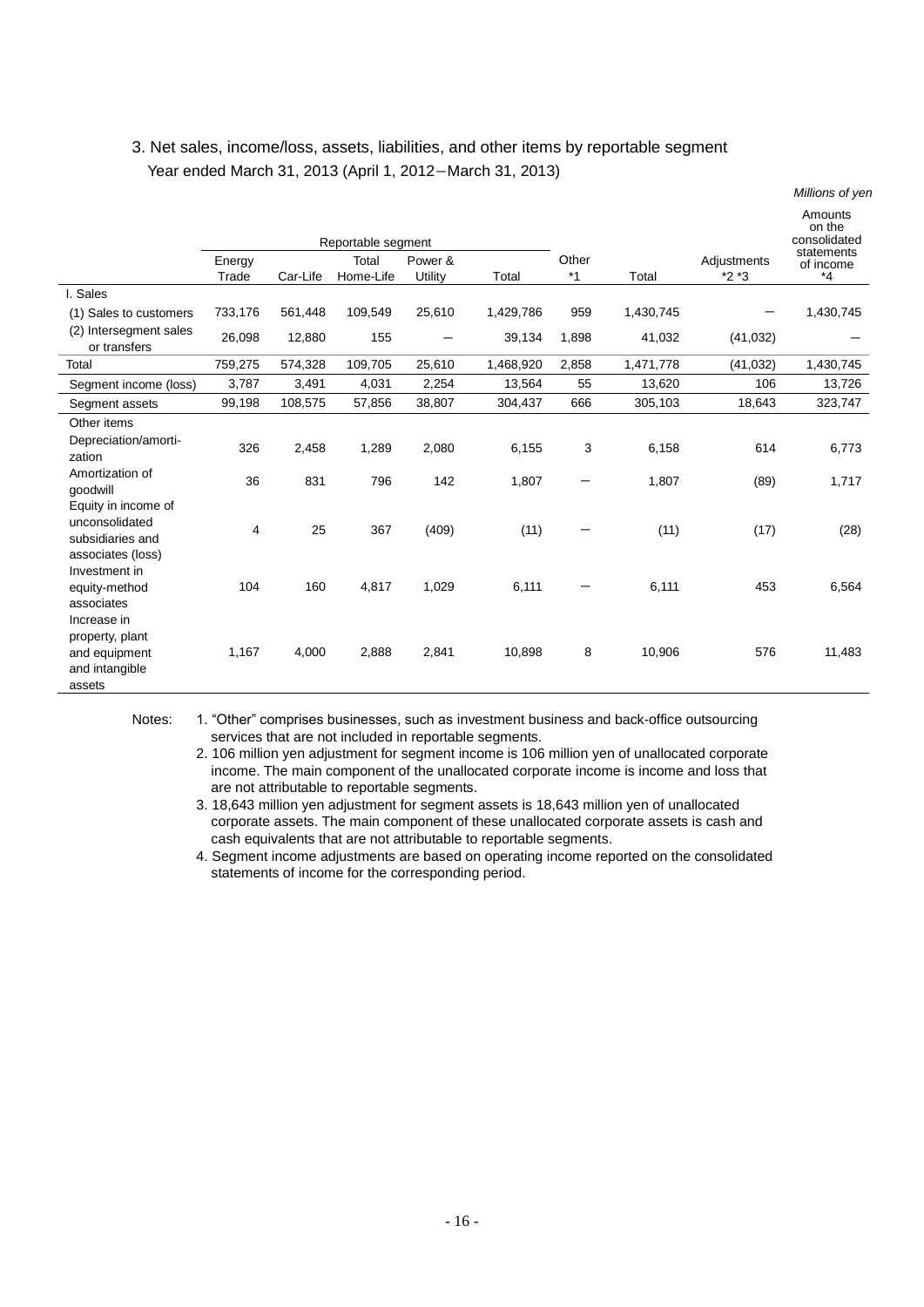|                                                                                |                 |          |                    |                    |           |         |           |                       | Millions of yen                                 |
|--------------------------------------------------------------------------------|-----------------|----------|--------------------|--------------------|-----------|---------|-----------|-----------------------|-------------------------------------------------|
|                                                                                |                 |          | Reportable segment |                    |           | Other   |           |                       | Amounts<br>on the<br>consolidated<br>statements |
|                                                                                | Energy<br>Trade | Car-Life | Total<br>Home-Life | Power &<br>Utility | Total     | $*_{1}$ | Total     | Adjustments<br>$*2*3$ | of income<br>$*_{4}$                            |
| I. Sales                                                                       |                 |          |                    |                    |           |         |           |                       |                                                 |
| (1) Sales to customers                                                         | 730,504         | 612,258  | 126,846            | 36,438             | 1,506,048 | 558     | 1,506,606 |                       | 1,506,606                                       |
| (2) Intersegment sales<br>or transfers                                         | 27,725          | 12,997   | 656                |                    | 41,379    | 1,537   | 42,917    | (42, 917)             |                                                 |
| Total                                                                          | 758,230         | 625,256  | 127,503            | 36,438             | 1,547,428 | 2,096   | 1,549,524 | (42, 917)             | 1,506,606                                       |
| Segment income (loss)                                                          | 2,706           | 3,017    | 4,780              | 3,059              | 13,562    | 4       | 13,567    | (128)                 | 13,439                                          |
| Segment assets                                                                 | 96,852          | 107,462  | 64,571             | 44,742             | 313,628   | 554     | 314,183   | 16,108                | 330,291                                         |
| Other items                                                                    |                 |          |                    |                    |           |         |           |                       |                                                 |
| Depreciation/amorti-<br>zation                                                 | 618             | 2,599    | 1,598              | 2,983              | 7,800     | 3       | 7,804     | 733                   | 8,537                                           |
| Amortization of<br>goodwill                                                    | 36              | 514      | 286                | 142                | 980       |         | 980       | (32)                  | 947                                             |
| Equity in income of<br>unconsolidated<br>subsidiaries and<br>associates (loss) | 8               | 16       | 537                | (14)               | 548       |         | 548       | (20)                  | 527                                             |
| Investment in<br>equity-method<br>associates<br>Increase in                    | 100             | 181      | 5,194              | 548                | 6,024     |         | 6,024     | 452                   | 6,477                                           |
| property, plant<br>and equipment<br>and intangible<br>assets                   | 955             | 2,975    | 2,864              | 8,807              | 15,603    |         | 15,603    | 886                   | 16,489                                          |

## Year ended March 31, 2014 (April 1, 2013-March 31, 2014)

Notes: 1. "Other" comprises businesses, such as investment business and back-office outsourcing services that are not included in reportable segments.

2. The negative 128 million yen adjustment for segment income is 128 million yen of unallocated corporate expenses. The main component of these unallocated corporate expenses is income and loss that are not attributable to reportable segments.

- 3. 16,108 million yen adjustment for segment assets is 16,108 million yen of unallocated corporate assets. The main component of these unallocated corporate assets is cash and cash equivalents that are not attributable to reportable segments.
- 4. Segment income adjustments are based on operating income reported on the consolidated statements of income for the corresponding period.

### b. Related Information

Year ended March 31, 2013 (April 1, 2012-March 31, 2013)

1. Information by product and service

Information by product and service is omitted here, as customer sales of products/services belonging to a single category exceed 90% of total net sales in the consolidated statements of income.

- 2. Information by geographic area
	- 1) Net sales

Disclosure is omitted here as customer sales in Japan exceed 90% of total net sales in the consolidated statements of income.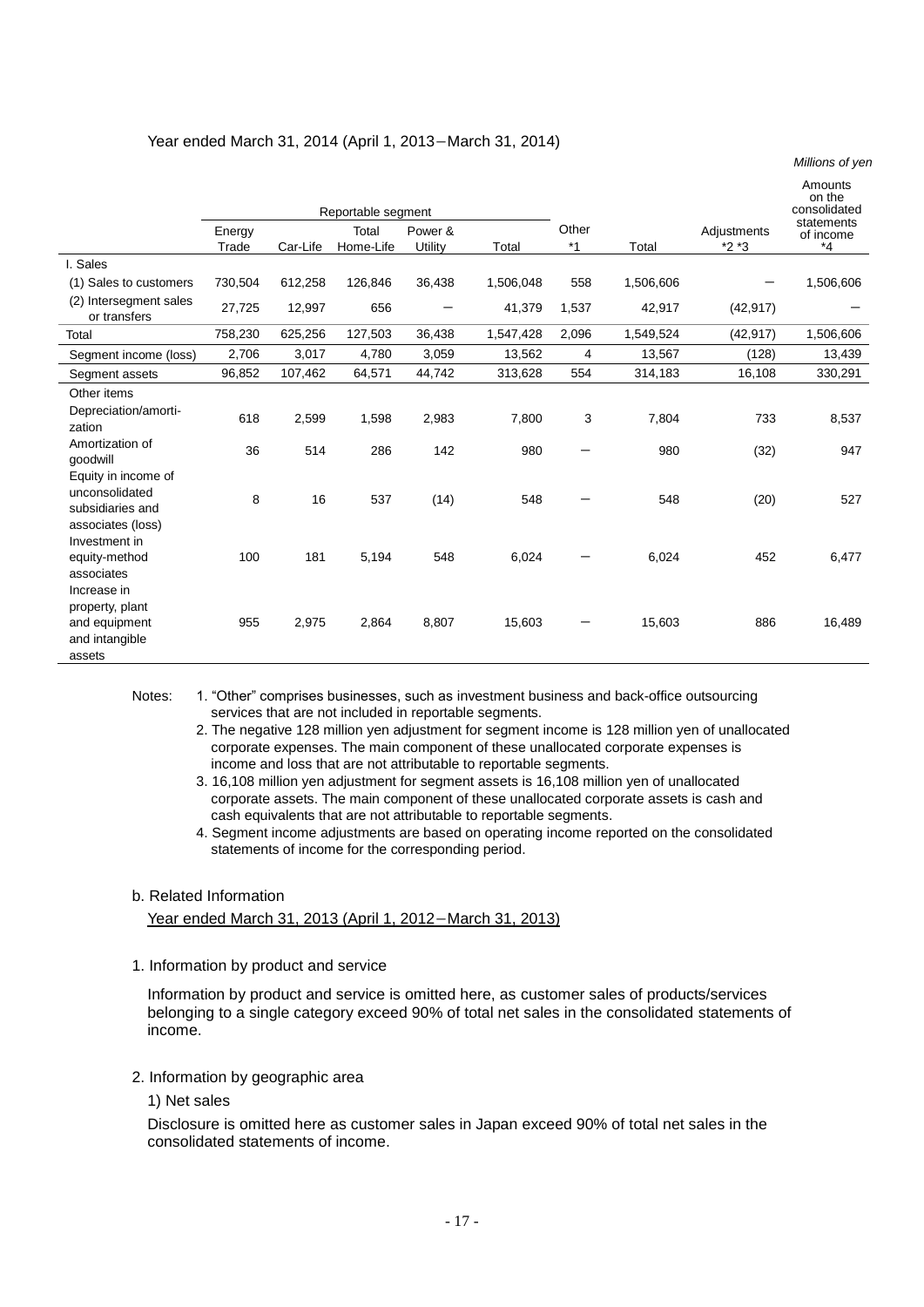2) Property, plant and equipment

Not applicable, as the Company does not own property, plant and equipment located other than in Japan.

3. Information by major customer

Disclosure is omitted here as no outside customer accounts for more than 10% of total net sales in the consolidated statements of income.

## Year ended March 31, 2014 (April 1, 2013-March 31, 2014)

1. Information by product and service

Information by product and service is omitted here, as customer sales of products/services belonging to a single category exceed 90% of total net sales in the consolidated statements of income.

- 2. Information by geographic area
	- 1) Net sales

Disclosure is omitted here as customer sales in Japan exceed 90% of total net sales in the consolidated statements of income.

2) Property, plant and equipment

Not applicable, as the Company does not own property, plant and equipment located other than in Japan.

3. Information by major customer

Disclosure is omitted here as no outside customer accounts for more than 10% of total net sales in the consolidated statements of income.

c. Impairment loss on fixed assets by reportable segment Year ended March 31, 2013 (April 1, 2012-March 31, 2013)

*Millions of yen*

|                 | Energy<br>Trade | Car-<br>∟ife | Total<br>Home-<br>Life | Power<br>$\alpha$<br><b>Jtility</b> | Other | Corporate<br>/Elimination | Total |
|-----------------|-----------------|--------------|------------------------|-------------------------------------|-------|---------------------------|-------|
| Impairment loss | 265             | 74           | 56                     | –                                   |       | 319                       | 712   |

# Year ended March 31, 2014 (April 1, 2013-March 31, 2014)

|                 | Energy<br>Trade | Car-<br>∟ife | Total<br>Home-<br>∟ife | Power<br>$\alpha$<br>Jtility | Other | Corporate<br>/Elimination | Total |
|-----------------|-----------------|--------------|------------------------|------------------------------|-------|---------------------------|-------|
| Impairment loss | 79              | 946          | 83                     | 282                          |       | 190                       | ,582  |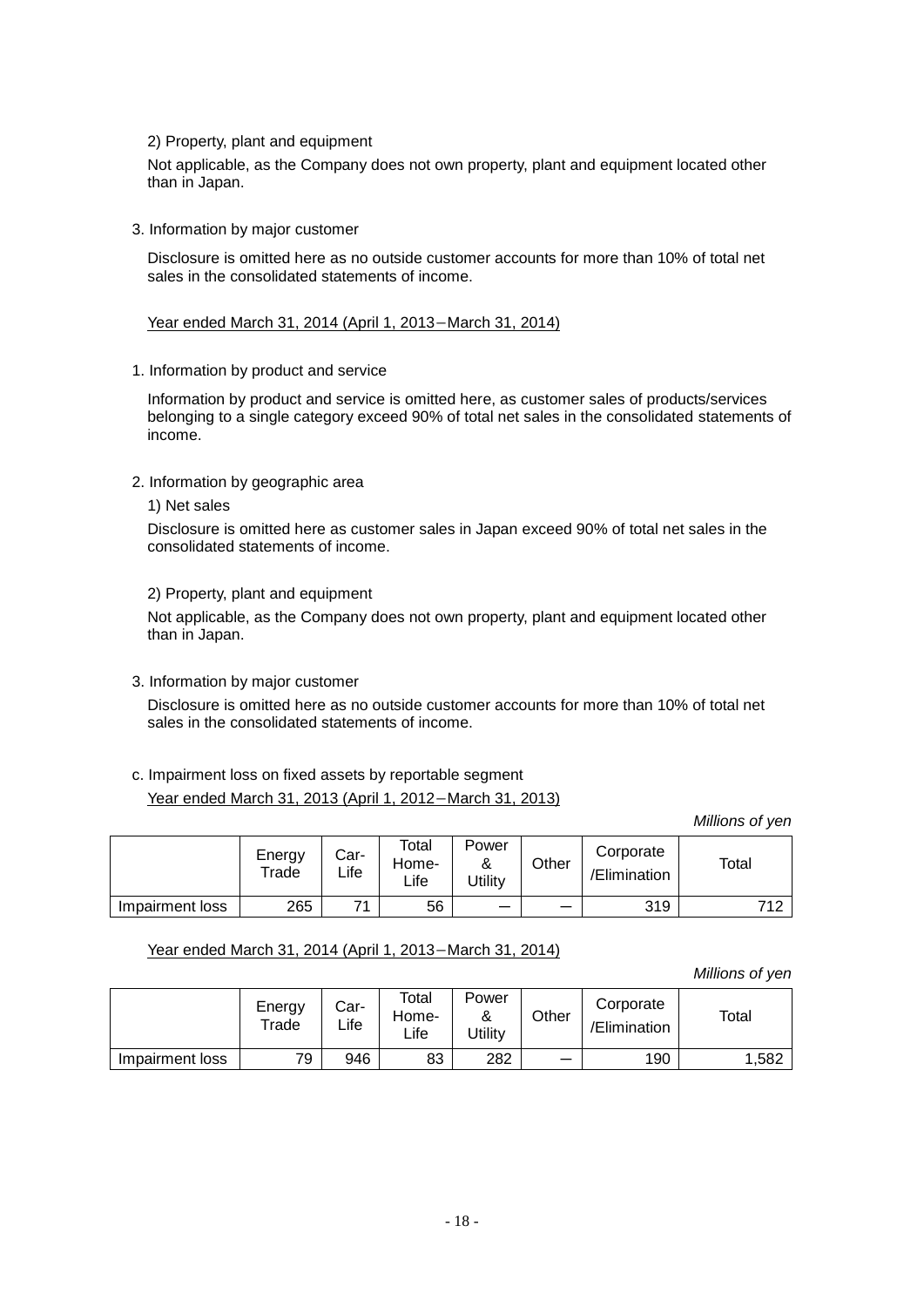# d. Amortized amount and unamortized balance of goodwill Year ended March 31, 2013 (April 1, 2012-March 31, 2013)

*Millions of yen*

|                                                | Energy<br>Trade | Car-<br>Life | Total<br>Home-<br>Life | Power<br>&<br><b>Jtility</b> | Other | Corporate<br>/Elimination | Total |
|------------------------------------------------|-----------------|--------------|------------------------|------------------------------|-------|---------------------------|-------|
| Amortized<br>amount                            | 36              | 842          | 796                    | 142                          | -     | (89)                      | 1,727 |
| Unamortized<br>balance at end of<br>the period | 44              | 904          | 1,886                  | 427                          | –     | (32)                      | 3,229 |

Amortized amount and unamortized balance accrued from business combinations of subsidiaries carried out before April 1, 2010 are as follows.

*Millions of yen*

|                                                | Energy<br>Trade | Car-<br>Life | Total<br>Home-<br>Life | Power<br>&<br>Utility | Other | Corporate<br>/Elimination | Total |
|------------------------------------------------|-----------------|--------------|------------------------|-----------------------|-------|---------------------------|-------|
| Amortized<br>amount                            |                 | 10           |                        |                       |       |                           | 10    |
| Unamortized<br>balance at end of<br>the period | –               | 20           |                        | _                     | –     |                           | 20    |

Year ended March 31, 2014 (April 1, 2013-March 31, 2014)

*Millions of yen*

|                                                | Energy<br>Trade | Car-<br>Life | Total<br>Home-<br>Life | Power<br>&<br><b>Utility</b> | Other | Corporate<br>/Elimination | Total |
|------------------------------------------------|-----------------|--------------|------------------------|------------------------------|-------|---------------------------|-------|
| Amortized<br>amount                            | 36              | 524          | 286                    | 142                          |       | (32)                      | 957   |
| Unamortized<br>balance at end of<br>the period |                 | 629          | 2,261                  | 284                          | –     | -                         | 3,183 |

Amortized amount and unamortized balance accrued from business combinations of subsidiaries carried out before April 1, 2010 are as follows.

*Millions of yen*

|                                                | Energy<br>Trade | Car-<br>Life | Total<br>Home-<br>Life | Power<br>&<br><b>Utility</b> | Other | Corporate<br>/Elimination | Total |
|------------------------------------------------|-----------------|--------------|------------------------|------------------------------|-------|---------------------------|-------|
| Amortized<br>amount                            |                 | 10           |                        |                              |       |                           | 10    |
| Unamortized<br>balance at end of<br>the period | –               | 10           |                        |                              |       |                           | 10    |

e. Gain on negative goodwill by reportable segment Not applicable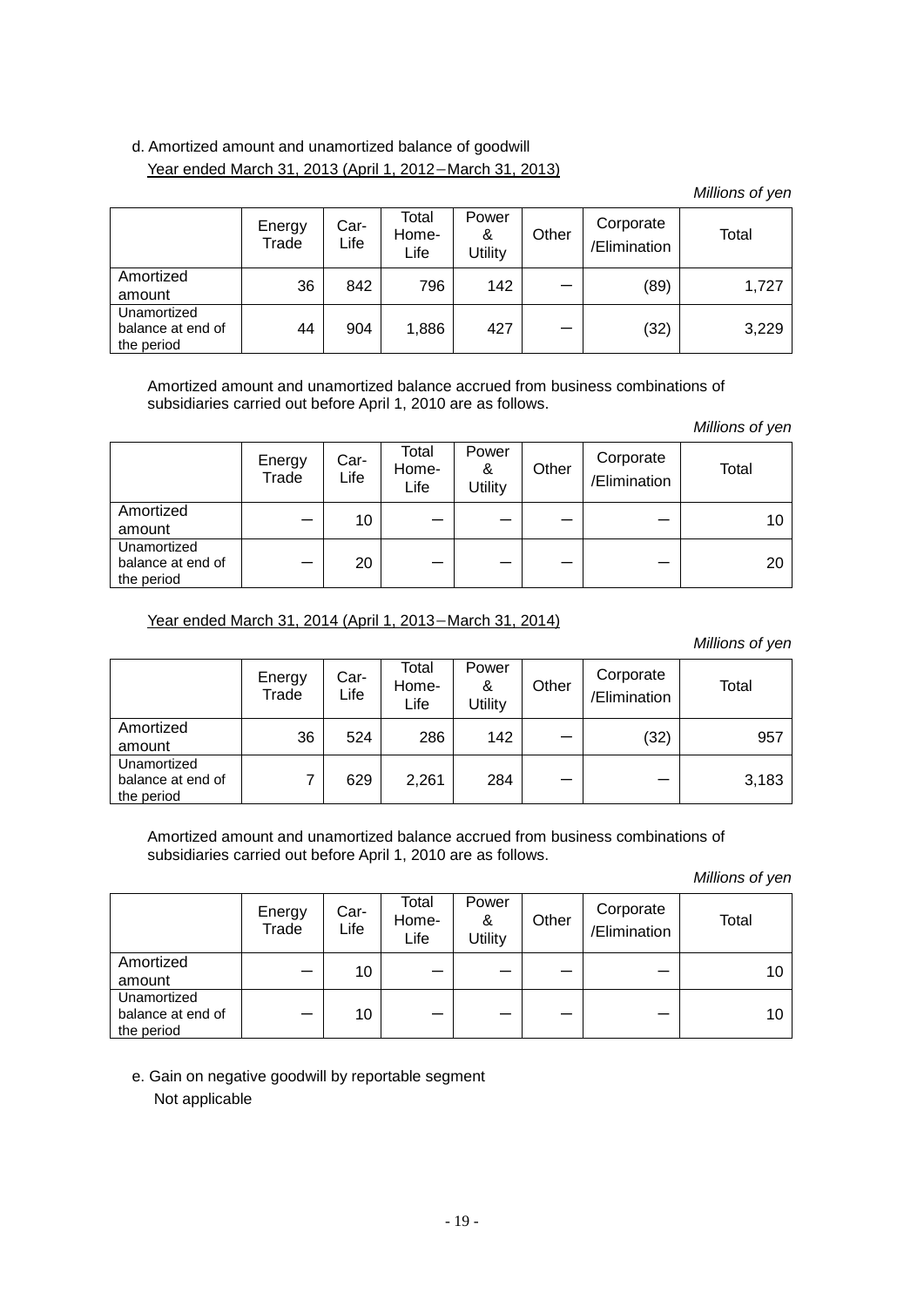### *Material subsequent events*

Conclusion of share transfer agreement regarding acquisition of issued shares of Osaka Car Life Group Co., Ltd.

At a resolution at a Board of Directors' meeting held on April 17, 2014, the Company decided to acquire 200 issued shares (51.95% of the total number of issued shares) of Osaka Car Life Group Co., Ltd. ("OCG"), thereby making it into a subsidiary. On the same day, it concluded a share transfer agreement with NMC2007 Investment Limited Partnership ("NMC Fund"). Details of the share acquisition are as follows.

## 1) Objective

Since its establishment in 1961, Enex has grown strong roots in local communities throughout Japan, and based on the corporate philosophy of "partnering with society and ordinary people," it has served as an energy lifeline to these communities by delivering primarily petroleum products and LP gas. Energy is, of course, a critical part of social infrastructure. Enex also believes that energy creates prosperous communities and nurtures people. This is an important part of Enex's philosophy which has sustained the Company over the years. In 2009 Enex commenced operations in the electric power business, and today the Company is executing its growth strategies with the aim of becoming a new type of energy company centered on petroleum, gas, and electricity.

Enex's Car-Life Division is an important business division alongside the Home-Life, Power & Utility, and Energy Trade Divisions. The division operates approximately 2,100 Car-Life Stations selling gasoline, kerosene, diesel, and other products, making Enex the No.1 energy trading company in Japan in terms of scale. Enex strives to adapt swiftly to changes in increasingly diverse customer needs through a basic approach of transforming ordinary service stations into the Car-Life Station format. Enex works to enhance station operator earnings and create Car-Life Stations with strong customer appeal by providing a comprehensive range of auto services.

OCG is a holding company, with subsidiaries including Nissan Osaka Sales Co., Ltd., the largest Nissan Motor Co. Ltd.-affiliated dealer in Japan with net sales of approximately 100.0 billion yen and the only Nissan dealer within Osaka Prefecture. OCG was established in November 2009 as a joint venture between Nippon Mirai Capital Co., Ltd. and Nissan Network Holdings Co., Ltd. (A consolidated subsidiary of Nissan Motor Co., Ltd.). In the current shareholder composition of OCG, NMC Fund holds a 51.95% share and Nissan Network Holdings Co., Ltd. holds a 46.75% share. The remaining 1.3% is held by other shareholders.

With this acquisition of shares, Enex's Car-Life Division will extend its reach beyond sales of fuel and other products and operation of Car-Life Stations by making a full-scale entry into the automobile-related business. In this way, the move will contribute to the division's aims of "strengthening the Car-Life value chain" and "increasing added value across the entire value chain." Organically combining the business assets of OCG and Enex will further enhance the existing business base of Enex, which primarily includes fuel sales. Moreover, Enex will also pursue synergies to propose new value for customers' motoring lifestyles.

### 2) Outline of the acquiree

| $\binom{2}{3}$ | Name<br>Location<br>Representative | Osaka Car Life Group Co., Ltd.<br>3-14-22, Minamihorie, Nishi-ku, Osaka-shi, Osaka<br>Koji Furuta, Representative Director and President<br>Takahisa Shirato, Representative Director and Vice President                                                                                                                                                      |
|----------------|------------------------------------|---------------------------------------------------------------------------------------------------------------------------------------------------------------------------------------------------------------------------------------------------------------------------------------------------------------------------------------------------------------|
| (4)            | <b>Business activities</b>         | Holding company owning all issued shares of Nissan Osaka<br>Sales Co., Ltd.<br><business activities="" co.,="" ltd.="" nissan="" of="" osaka="" sales=""><br/>Sales and maintenance of Nissan vehicles (vehicle inspection,<br/>legal inspection, repair), sales of components, agency business<br/>for various insurances, and sales of used cars</business> |
| (5)<br>(6)     | Capital<br>Established             | 310 million yen<br>November 10, 2009                                                                                                                                                                                                                                                                                                                          |